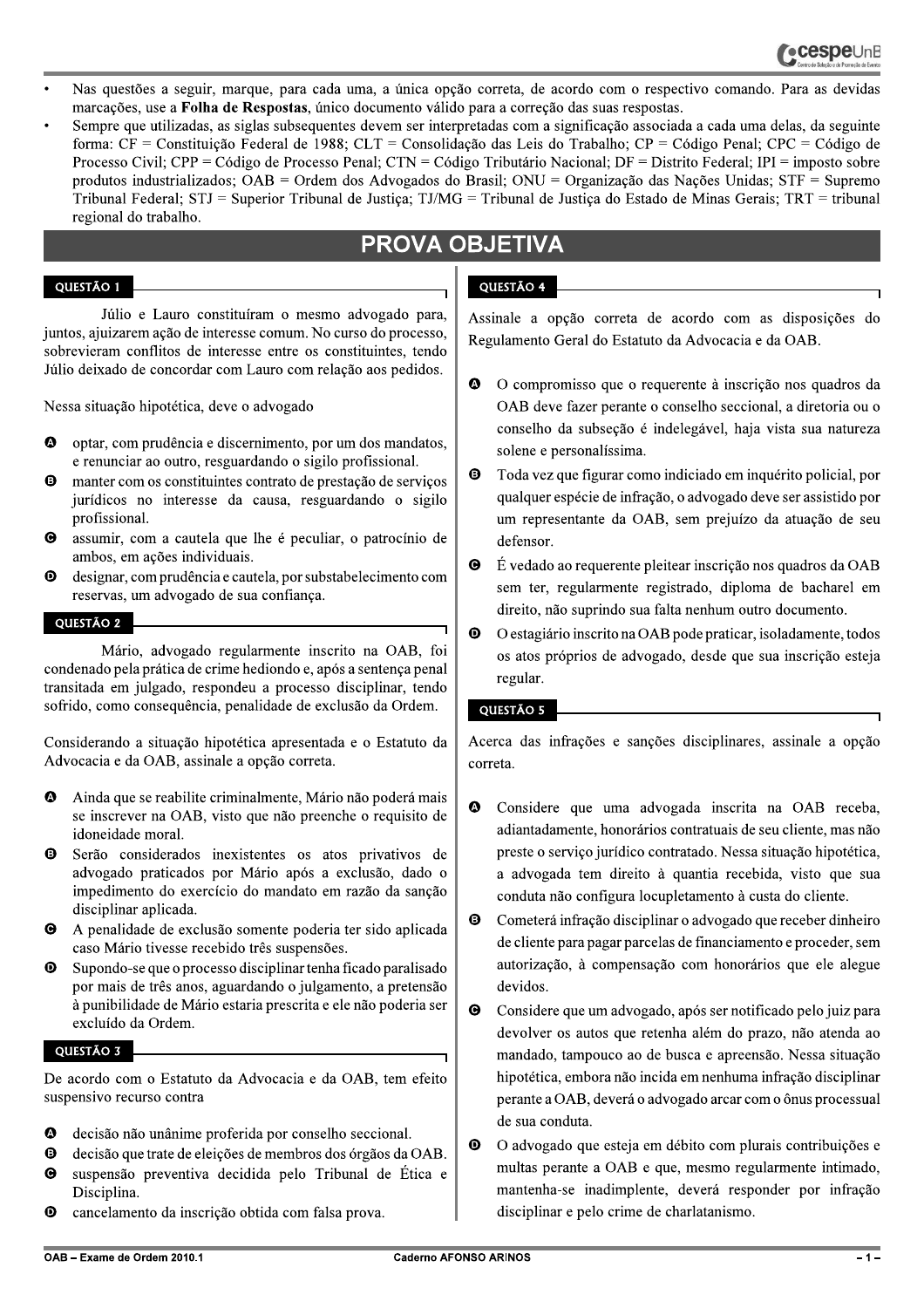Assinale a opção correta acerca da situação do advogado como empregado, de acordo com as disposições do Estatuto da Advocacia e da OAB.

- $\bullet$ O advogado empregado não está obrigado à prestação de serviços profissionais de interesse pessoal, fora da relação de emprego.
- Nas causas em que for parte empregador de direito privado, os Θ honorários de sucumbência serão devidos a ele, empregador, e não, aos advogados empregados.
- Considera-se jornada de trabalho o período em que o  $\boldsymbol{\Theta}$ advogado esteja à disposição do empregador, aguardando ou executando ordens no âmbito do escritório, não sendo consideradas as horas trabalhadas em atividades externas.
- $\boldsymbol{\Theta}$ A relação de emprego, no que se refere ao advogado, não retira a isenção técnica inerente à advocacia, mas reduz a independência profissional, visto que o advogado deve atuar de acordo com as orientações de seus superiores hierárquicos.

#### QUESTÃO 7

Referentemente à cobrança de honorários advocatícios, assinale a opcão correta.

- A ação de cobrança de honorários prescreve em cinco anos,  $\boldsymbol{\Omega}$ sendo o prazo contado, necessariamente, a partir do vencimento do contrato, cuja juntada é imprescindível.
- $\boldsymbol{\Theta}$ O prazo prescricional da ação de cobrança de honorários depende do tipo de trabalho profissional contratado e é contado a partir do trânsito em julgado da decisão que os fixar.
- $\boldsymbol{\Theta}$ O advogado substabelecido com reserva de poderes pode cobrar honorários proporcionais ao trabalho realizado, sem a intervenção daquele que lhe conferiu o substabelecimento.
- $\boldsymbol{\Theta}$ A decisão judicial que arbitrar honorários e o contrato escrito que o estipular são títulos executivos e constituem crédito privilegiado na falência e na liquidação extrajudicial, entre outras situações.

## QUESTÃO 8

Prescinde-se de constituição de advogado regularmente inscrito na OAB para o ajuizamento de ação na 1.ª instância da justiça do trabalho, ação, no valor de até vinte salários mínimos, no juizado especial cível,

- $\bullet$ e habeas corpus.
- $\boldsymbol{\Theta}$ habeas corpus e ação popular.
- $\boldsymbol{\Theta}$ habeas corpus e mandado de segurança.
- $\boldsymbol{\Theta}$ e mandado de segurança.

# **QUESTÃO 9**

Em obediência ao que dispõe o Estatuto da Advocacia e da OAB, o advogado que, por motivos pessoais, não mais deseje continuar patrocinando determinada causa deve

- Q renunciar ao mandato e continuar representando seu cliente por trinta dias, salvo se este constituir novo advogado antes do término do prazo.
- $\odot$ fazer um substabelecimento sem reservas de poderes para outro advogado e depois comunicar o fato ao cliente.
- $\bullet$ comunicar ao cliente a renúncia ao mandato e funcionar no processo nos dez dias subsequentes, caso outro advogado não se habilite antes.
- comunicar ao cliente a desistência do mandato e indicar outro ൈ advogado para a causa, o qual deve ser, obrigatoriamente, contratado pelo cliente.

# QUESTÃO 10

Ao conselho da subseção compete

- representar a OAB no Conselho de Segurança do MERCOSUL.  $\bullet$
- $\odot$ fiscalizar as funções e atribuições do conselho seccional.
- $\bullet$ instaurar e instruir processos disciplinares, para julgamento pelo Conselho Federal.
- $\boldsymbol{\Theta}$ receber pedido de inscrição nos quadros de advogado e estagiário, instruindo e emitindo parecer prévio, para decisão do conselho seccional.

# QUESTÃO 11

Com relação à ONU, assinale a opção correta.

- Poderão ser admitidos como membros da ONU todos os  $\bullet$ Estados que o desejarem, independentemente de condições de natureza política ou de qualquer outro teor.
- $\boldsymbol{\Theta}$ Principal órgão da ONU, a Assembleia Geral é composta de todos os membros da organização, tendo cada Estado-membro direito a apenas um representante e um voto.
- $\Theta$ O secretário-geral da ONU, eleito pelo Conselho de Segurança mediante recomendação dos seus membros permanentes, tem o dever de atuar em todas as reuniões da Assembleia Geral, do Conselho de Segurança, do Conselho Econômico e Social e do Conselho de Tutela, além de desempenhar outras funções que lhe forem atribuídas por esses órgãos.
- $\bf \Theta$ O Conselho de Segurança da ONU compõe-se de cinco membros permanentes e de dez membros não permanentes, todos indicados pelo próprio Conselho, devendo estes últimos cumprir mandato de dois anos.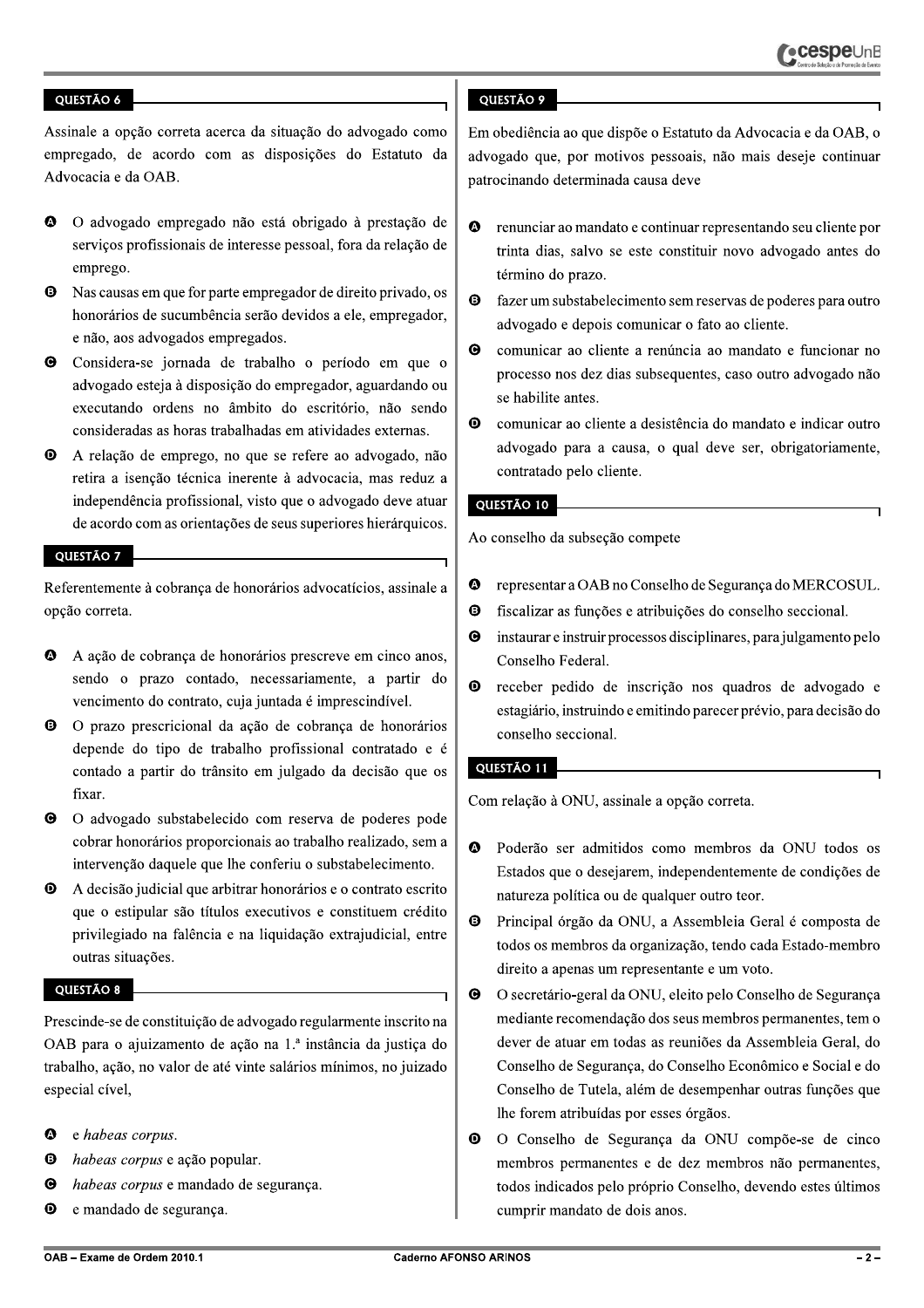Acerca da condição jurídica dos estrangeiros e dos nacionais no direito brasileiro, assinale a opção correta.

- A CF dispõe expressamente sobre a possibilidade de expulsão  $\boldsymbol{\Omega}$ do estrangeiro que praticar atividade nociva à ordem pública e ao interesse nacional, salvo se estiverem presentes, simultaneamente, os seguintes requisitos: cônjuge brasileiro e filho brasileiro dependente da economia paterna.
- $\boldsymbol{\Theta}$ O Brasil, por ter ratificado integralmente o Estatuto de Roma, que criou o Tribunal Penal Internacional, tem o compromisso de entregar ao tribunal os indivíduos contra os quais tenham sido expedidos pedidos de detenção e entrega, mesmo que eles possuam, originariamente, nacionalidade brasileira.
- $\Omega$ Os estrangeiros de qualquer nacionalidade residentes na República Federativa do Brasil há mais de quinze anos ininterruptos são automaticamente considerados brasileiros naturalizados, independentemente de qualquer outra condição ou exigência.
- $\boldsymbol{\Theta}$ É vedada a extradição de nacionais, salvo em caso de comprovado envolvimento em tráfico ilícito de entorpecentes, em terrorismo ou em crimes definidos, em lei, como hediondos.

# QUESTÃO 13

Assinale a opção correta a respeito da medida cautelar em sede de ação direta de inconstitucionalidade, de acordo com o que dispõe a Lei n.º 9.868/1999.

- Tal medida não poderá ser apreciada em período de recesso  $\boldsymbol{\Omega}$ ou férias, visto que é imperioso que seja concedida por decisão da maioria absoluta dos membros do STF, após a audiência dos órgãos ou autoridades dos quais emanou a lei ou ato normativo impugnado.
- $\ddot{\mathbf{e}}$ Essa medida cautelar só poderá ser concedida se ouvidos. previamente, o advogado-geral da União e o procurador-geral da República.
- $\boldsymbol{\Theta}$ A decisão proferida em sede de cautelar, seja ela concessiva ou não, será dotada de eficácia contra todos, com efeito ex nunc, salvo se o STF entender que deva conceder-lhe eficácia retroativa.
- ക O relator, em face da relevância da matéria e de seu especial significado para a ordem social e a segurança jurídica, poderá, após a prestação das informações e a manifestação do advogado-geral da União e do procurador-geral da República, sucessivamente, submeter o processo diretamente ao STF, que terá a faculdade de julgar definitivamente a ação.

# QUESTÃO 14

Assinale a opção correta com relação ao sigilo bancário.

- $\bullet$ A quebra do sigilo bancário está submetida à chamada reserva de jurisdição, podendo somente os juízes determiná-la e, ainda assim, de forma fundamentada.
- Conforme a lei complementar que rege a matéria, constitui Θ quebra ilegal de sigilo bancário a comunicação, às autoridades competentes, da prática de ilícitos administrativos, mesmo quando do fornecimento de informações sobre operações que envolvam recursos provenientes de qualquer prática criminosa.
- $\boldsymbol{\Theta}$ As comissões parlamentares de inquérito poderão determinar a quebra de sigilo bancário sem a interferência do Poder Judiciário, desde que o façam de forma fundamentada.
- $\bf \Theta$ A quebra do sigilo bancário pode ser determinada diretamente pelo Tribunal de Contas da União.

# QUESTÃO 15

Acerca da distribuição de competências dos entes federativos prevista na CF, assinale a opção correta.

- $\bullet$ Compete à União explorar, diretamente ou mediante autorização, concessão ou permissão, o aproveitamento energético dos cursos de água, em articulação com os estados onde se situem os potenciais hidroenergéticos.
- $\boldsymbol{\Theta}$ No âmbito da legislação concorrente, compete à União legislar sobre normas gerais ou especiais, sem prejuízo da competência suplementar dos estados, do DF e dos municípios.
- $\bullet$ A competência residual, ainda que em matéria tributária, como a instituição de novos impostos, é dos estados e do DF.
- $\boldsymbol{\Theta}$ A competência privada da União para legislar sobre certos temas, como os de direito penal, por exemplo, impede que os estados legislem sobre questões específicas, ainda que, para isso, haja, prevista em lei complementar, autorização da União.

# QUESTÃO 16

Com relação à organização do Poder Legislativo e ao regime jurídico constitucional dos congressistas, assinale a opção correta.

- $\bullet$ Os deputados federais e os senadores, todos eles eleitos pelo sistema majoritário, representam o povo dos seus respectivos estados.
- A criação de cargos públicos no âmbito das casas do Congresso  $\boldsymbol{\Theta}$ Nacional deve ser feita por meio de lei ordinária.
- $\bullet$ Os deputados federais e os senadores não podem assumir cargo de confiança na direção de empresas públicas ou sociedades de economia mista da União.
- $\boldsymbol{\Theta}$ Desde a expedição do diploma, deputados federais e senadores estão sujeitos a julgamento perante o STF, o qual, ao receber a denúncia contra congressista, deverá solicitar autorização à respectiva Casa para prosseguir com a ação penal.

# **OUESTÃO 17**

No que diz respeito à ordem social, assinale a opção correta.

- É lícita a decisão que, provinda de diretor de escola pública,  $\boldsymbol{\Omega}$ impeça aluno de frequentar, temporariamente, aulas do ensino fundamental em razão do não pagamento de contribuição instituída pela associação de pais e mestres para custear despesas, de pequena monta, da escola.
- $\odot$ Por gozarem de autonomia didático-científica, administrativa e de gestão financeira e patrimonial, as universidades públicas não estão sujeitas ao controle do tribunal de contas.
- $\boldsymbol{\Theta}$ Será impedido de concluir o curso fundamental o aluno que, matriculado em escola pública ou particular, não curse, pelo menos, um semestre de disciplina voltada para a educação religiosa.
- $\boldsymbol{\Theta}$ Entre os deveres do Estado para com o ensino fundamental. incluem-se as garantias de acesso gratuito do educando a material didático-escolar, transporte, alimentação e assistência à saúde.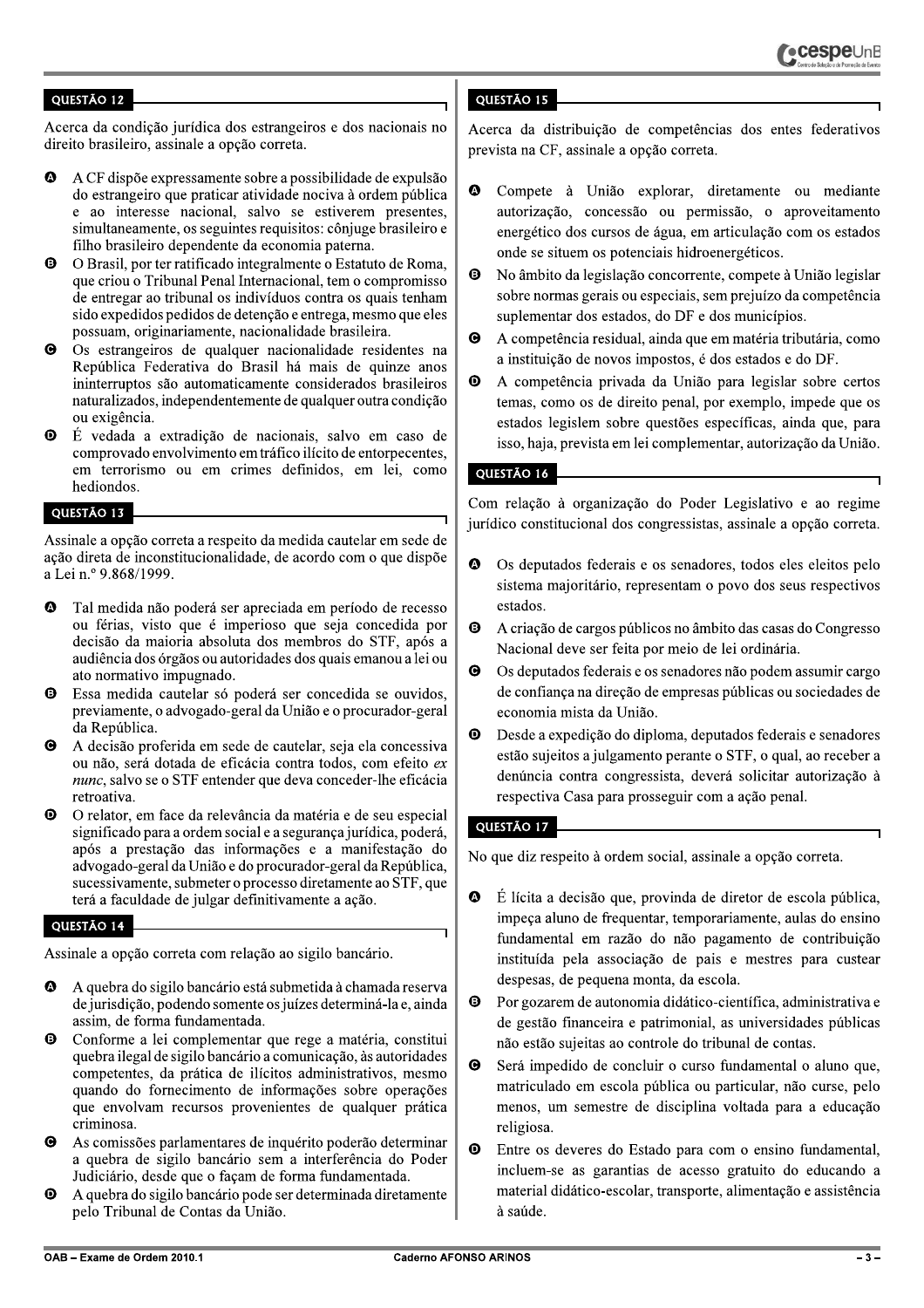# **OUESTÃO 18**

A respeito dos princípios gerais da atividade econômica, assinale a opção correta com base na CF.

- Como agente normativo e regulador da atividade econômica, o Ω Estado exerce, na forma da lei, as funções de fiscalização, incentivo e planejamento, que são determinantes tanto para o setor público quanto para o privado.
- $\boldsymbol{\Theta}$ Para todos os efeitos, os potenciais de energia hidráulica constituem propriedade do solo e, por isso, consideram-se pertencentes ao respectivo estado da Federação.
- O aproveitamento do potencial de energia renovável de ൙ capacidade reduzida depende de autorização do Estado.
- Constitui monopólio da União o transporte, por meio de  $\bf{O}$ conduto, de gás natural, qualquer que seja a sua origem.

#### QUESTÃO 19

Acerca da edição de súmulas vinculantes pelo STF, assinale a opção correta.

- Ø Ainda que inexistam reiteradas decisões sobre determinada matéria constitucional, o STF poderá criar súmula vinculante acerca do tema caso o julgue relevante.
- $\Omega$ O enunciado da súmula deve versar sobre normas determinadas. quando exista, com relação a elas, controvérsia atual, entre órgãos judiciários ou entre esses e a administração pública, que acarrete grave insegurança jurídica e relevante multiplicação de processos.
- $\boldsymbol{\Theta}$ O procurador-geral da República manifestar-se-á acerca da edição de enunciado de súmula vinculante apenas nos casos em que o propuser.
- O Conselho Federal da OAB e os conselhos seccionais são ര legitimados a propor a edição de enunciado de súmula vinculante.

## QUESTÃO 20

Assinale a opção correta com relação à garantia constitucional do habeas corpus.

- Caso uma decisão de turma recursal de juizados especiais  $\boldsymbol{\Omega}$ criminais constitua ato coator da liberdade de locomoção de um acusado, será cabível habeas corpus dirigido ao STJ.
- Caso a sentença penal condenatória emanada de juiz militar A imponha pena de exclusão de militar ou de perda de patente, será cabível a utilização do habeas corpus.
- Caso ocorra, ao fim de um processo penal, a fixação de pena ⋒ de multa em sentença penal condenatória, ficará prejudicada a utilização do habeas corpus, haja vista a sua destinação exclusiva à tutela do direito de ir e vir.
- Ainda que já extinta a pena privativa de liberdade, é cabível a ക utilização de *habeas corpus* para pedido de reabilitação de paciente.

#### QUESTÃO 21

Considerando as repercussões processuais das garantias constitucionais, assinale a opção correta.

- $\boldsymbol{\Omega}$ Impõe-se, por ser norma de processo civil, de aplicação imediata, a legislação superveniente à impetração do mandado de segurança.
- $\boldsymbol{\Theta}$ A ausência de decisão administrativa em prazo razoável não enseja mandado de segurança, pois o Poder Judiciário não pode fixar prazo para decisões do Poder Executivo.
- ര Estrangeiro residente no exterior não pode impetrar mandado de segurança no Brasil.
- $\bf{O}$ Mandado de segurança coletivo impetrado pela OAB deve ser ajuizado perante a justiça federal, ainda que não se trate de postulação de direito próprio.

## QUESTÃO 22

Assinale a opção correta no que se refere às limitações estabelecidas no texto constitucional ao cargo de presidente da República.

- $\boldsymbol{\Omega}$ O presidente da República pode escolher e nomear livremente os ministros de Estado, com exceção do ministro das Relações Exteriores, cuja indicação deve ser aprovada pelo Senado Federal, assim como ocorre com os candidatos ao cargo de embaixador.
- $\ddot{\bm{\Theta}}$ A nomeação, pelo presidente da República, do advogadogeral da União depende da prévia aprovação do Senado Federal, que o fará em escrutínio secreto.
- $\boldsymbol{\Theta}$ Embora nomeado pelo presidente da República para um mandato de dois anos, o procurador-geral da República poderá ser destituído do cargo, de ofício, antes do término do mandato, por decisão da maioria absoluta dos senadores.
- ക Os ministros de Estado são nomeados livremente pelo presidente da República, podendo o Congresso Nacional, por deliberação da maioria absoluta de seus membros, exonerálos a qualquer tempo.

## QUESTÃO 23

De acordo com o que dispõe a Lei das Sociedades por Ações, as ações, conforme a natureza dos direitos ou vantagens que confiram a seus titulares, podem ser ordinárias, preferenciais ou de fruição. As ações de fruição

- $\boldsymbol{\Omega}$ constituem títulos que podem ser atribuídos aos acionistas após suas ações serem integralmente amortizadas.
- $\boldsymbol{\Theta}$ conferem aos titulares apenas os direitos comuns de acionista sem quaisquer privilégios ou vantagens.
- $\boldsymbol{\Theta}$ conferem ao titular algum privilégio ou vantagem de ordem patrimonial, sem que, entretanto, o acionista tenha direito de participação nos lucros reais.
- $\bf \Theta$ são tipicamente usadas por acionistas especuladores, ou por aqueles que não têm interesse na gestão da sociedade.

## QUESTÃO 24

Acerca da disciplina normativa do cheque, assinale a opção correta.

- $\bullet$ A lei admite a emissão de cheque contra banco, instituição financeira ou cooperativa de crédito.
- $\boldsymbol{\Theta}$ Assim como os demais títulos de crédito, o cheque deve ser apresentado para aceite.
- $\boldsymbol{\Theta}$ A lei veda ao banco sacado a prestação de aval para garantir o pagamento do cheque.
- $\boldsymbol{\Theta}$ Admite-se, excepcionalmente, a estipulação de cláusula de juros inserida no cheque.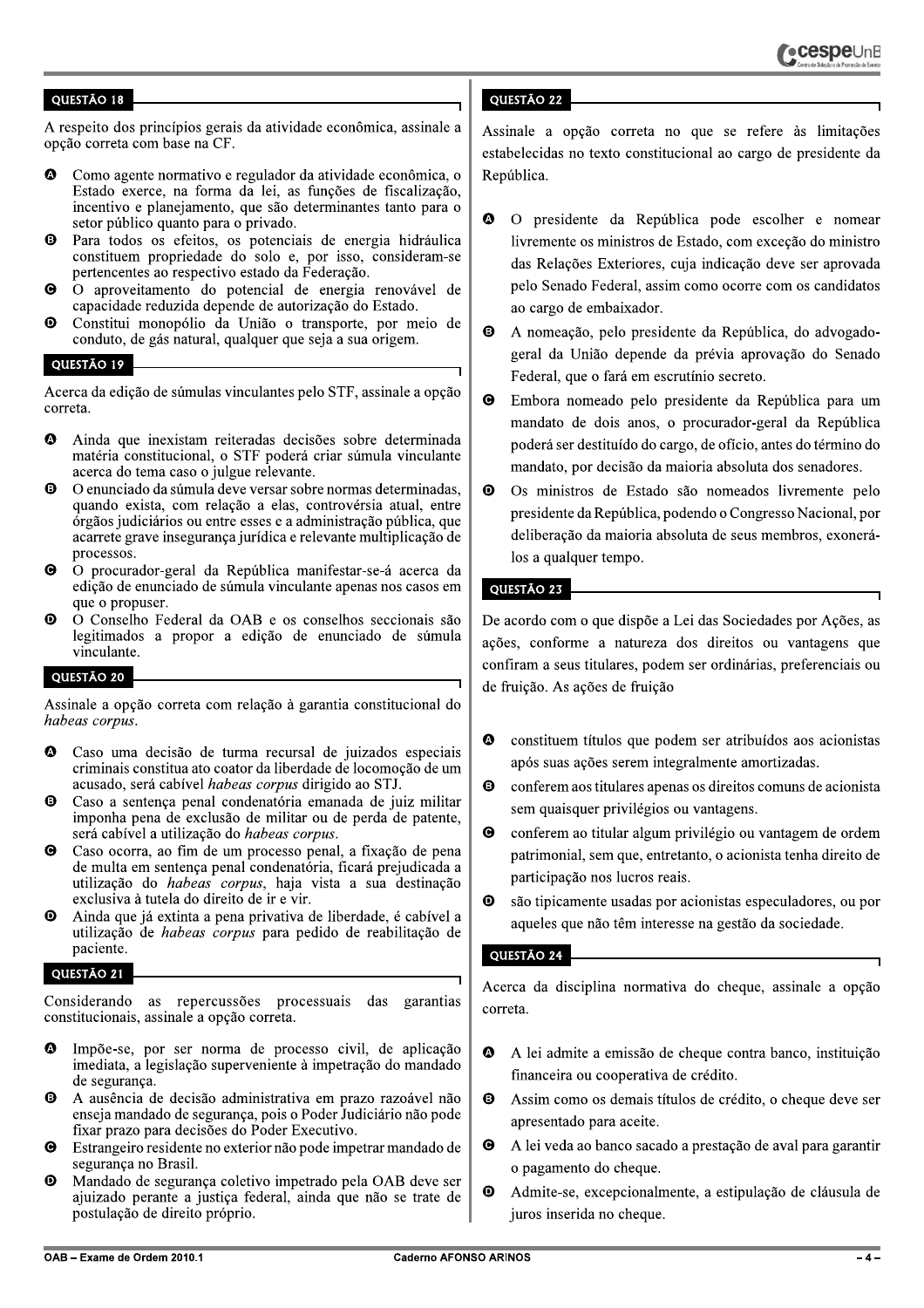Suponha que Maria tenha ajuizado ação de cobrança contra a pessoa jurídica Y, a qual, no curso da referida ação de conhecimento, teve sua falência decretada pelo juízo competente. Considerando essa situação hipotética, assinale a opção correta com base na legislação de regência.

- A decretação da falência de Y não pode suspender o curso da  $\bullet$ ação proposta por Maria.
- Caso a sede de Y esteja localizada fora do país, o juízo A competente para a decretação da falência será o do local de sua filial no Brasil.
- ൙ O juízo competente para processar a ação proposta por Maria, poderá determinar, de imediato, a reserva da importância que estimar devida na falência.
- $\mathbf 0$ Se a habilitação do crédito de Maria ocorrer após a homologação do quadro geral de credores e for recebida como retardatária, Maria perderá o direito aos rateios eventualmente realizados, mas o valor de seu crédito será acrescido de juros e atualizado monetariamente até a data de sua integral satisfação.

## QUESTÃO 26

Acerca da disciplina jurídica da proteção contratual do consumidor, assinale a opção correta.

- A lei confere ao consumidor a possibilidade de desistir do  $\bf{O}$ contrato, no prazo máximo de quinze dias a contar do recebimento do produto, no caso de contratação de fornecimento de produtos ocorrida fora do estabelecimento empresarial.
- $\boldsymbol{\Theta}$ Reputam-se nulas de pleno direito as cláusulas contratuais relativas ao fornecimento de produtos e serviços que infrinjam normas ambientais ou possibilitem a violação dessas normas.
- A garantia contratual exclui a garantia legal, desde que conferida  $\Theta$ mediante termo escrito que discipline, de maneira adequada, a constituição daquela garantia, bem como a forma, o prazo e o lugar para o seu exercício.
- $\boldsymbol{\Omega}$ A lei limita a 10% do valor da prestação as multas de mora decorrentes do inadimplemento de obrigações no seu termo, no caso de fornecimento de produtos que envolva concessão de financiamento ao consumidor.

#### QUESTÃO 27

Assinale a opção correta a respeito da disciplina normativa da defesa, em juízo, do consumidor.

- É lícita às associações legalmente constituídas há mais de  $\boldsymbol{\Omega}$ um ano a propositura de ação coletiva para a defesa dos direitos de seus associados, desde que haja prévia autorização em assembleia.
- $\boldsymbol{\Theta}$ Na hipótese de ação coletiva para a defesa de interesses individuais homogêneos, é exclusivamente competente para a execução coletiva o juízo da liquidação da sentença ou o da ação condenatória.
- $\Omega$ Tratando-se de ações coletivas para a defesa de direitos individuais homogêneos, a sentença fará coisa julgada erga *omnes*, no caso de procedência ou improcedência do pedido. para beneficiar todas as vítimas.
- $\boldsymbol{\omega}$ De acordo com o Código de Defesa do Consumidor, as ações coletivas para a defesa de interesses ou de direitos coletivos não induzem litispendência para as ações individuais.

# QUESTÃO 28

Acerca das obrigações de dar, fazer e não fazer, assinale a opção correta.

- $\boldsymbol{\Omega}$ No caso de entrega de coisa incerta, se houver, antes da escolha, perda ou deterioração do bem, ainda que decorrente de caso fortuito ou força maior, a obrigação ficará resolvida para ambas as partes.
- A Em caso de obrigação facultativa, o perecimento da coisa devida não implica a liberação do devedor do vínculo obrigacional, podendo-se dele exigir a realização da obrigação devida.
- $\ddot{\mathbf{e}}$ É divisível a obrigação de prestação de coisa indeterminada.
- $\Omega$ Tratando-se de obrigação de entrega de coisa certa, a obrigação será extinta caso a coisa se perca sem culpa do devedor, antes da tradição ou mediante condição suspensiva.

# QUESTÃO 29

Assinale a opção correta de acordo com o Código Civil brasileiro.

- $\boldsymbol{\Omega}$ A sub-rogação objetiva ou real ocorre pela substituição de uma das partes, sem a extinção do vínculo obrigacional.
- Θ Caso o sub-rogado não consiga receber a importância devida, ele poderá cobrá-la do credor original.
- $\boldsymbol{\Theta}$ Aplica-se à dação em pagamento o regime jurídico dos vícios redibitórios.
- ൈ Opera-se novação quando o devedor oferece nova garantia ao credor.

# QUESTÃO 30

Assinale a opção correta com relação à responsabilidade civil.

- $\boldsymbol{\Omega}$ O dano deve ser certo, por essa razão não é possível a indenização por dano eventual, decorrente da perda de uma chance.
- $\ddot{\mathbf{e}}$ Tratando-se de responsabilidade subjetiva contratual, a responsabilidade do agente pode subsistir mesmo nos casos de força maior e de caso fortuito, desde que a lei não coíba a sua previsão.
- $\ddot{\mathbf{e}}$ De acordo com o regime da responsabilidade civil traçado no Código Civil brasileiro, inexistem causas excludentes da responsabilidade civil objetiva.
- $\bf{0}$ A extinção da punibilidade criminal sempre obsta a propositura de ação civil indenizatória.

# QUESTÃO 31

Acerca do direito de família, assinale a opção correta.

- $\bullet$ O casamento religioso com efeitos civis passa a produzir efeitos somente a partir da data em que é efetivado o seu registro perante o oficial competente.
- $\ddot{\mathbf{e}}$ A existência de impedimentos dirimentes absolutos acarreta a ineficácia do casamento.
- $\boldsymbol{\Theta}$ O casamento inexistente não pode ser declarado putativo.
- $\boldsymbol{\Theta}$ É inválido o casamento contraído por coação a qualquer dos cônjuges.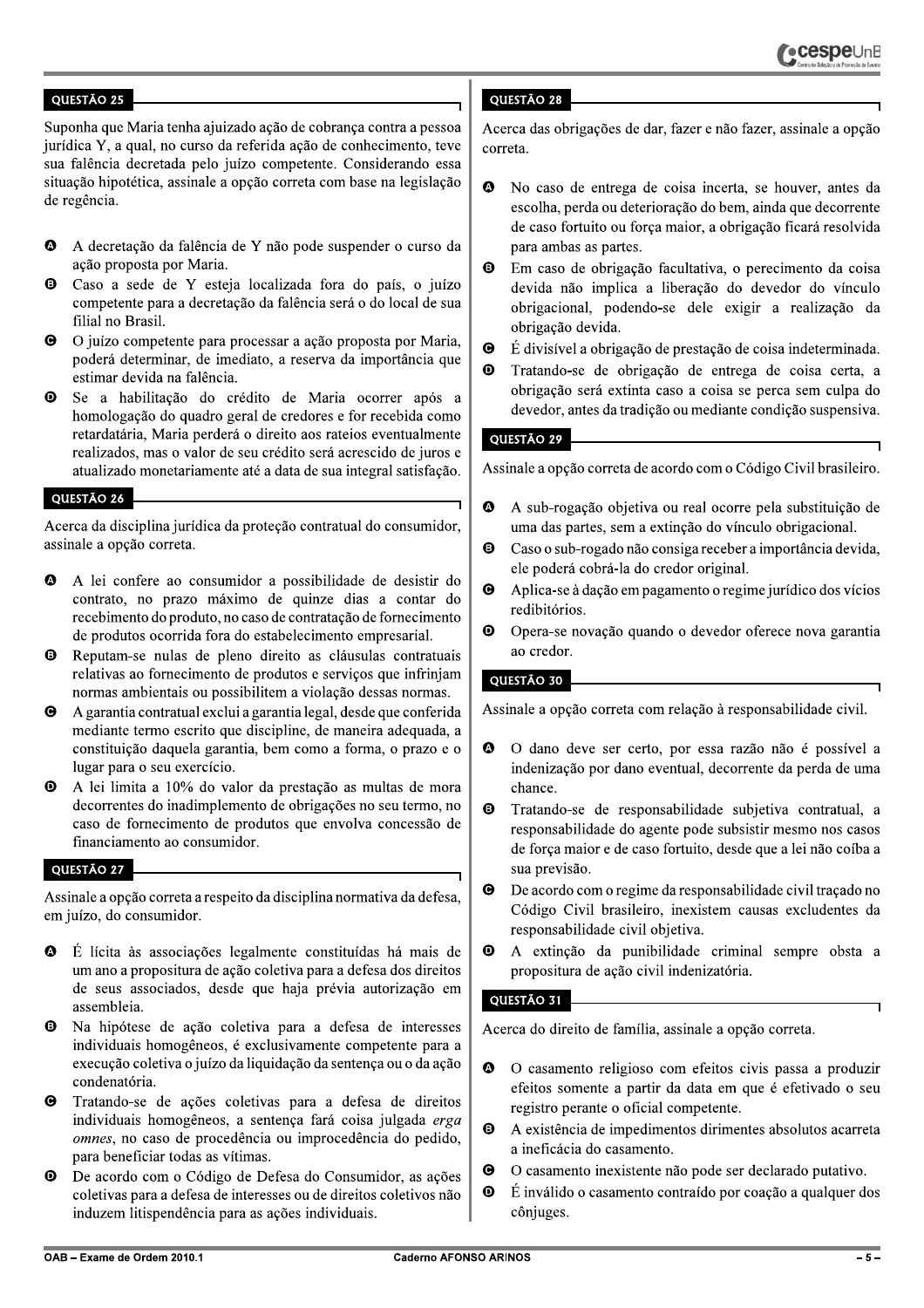A respeito da vigência, aplicação, eficácia e interpretação da lei, assinale a opção correta.

- $\boldsymbol{\Omega}$ A derrogação torna sem efeito uma parte de determinada norma, não perdendo esta a sua vigência.
- $\odot$ A interpretação da norma presta-se a preencher as lacunas existentes no sistema normativo.
- $\boldsymbol{\Theta}$ O regime de bens obedece à lei do país em que for celebrado o casamento.
- $\bf{O}$ Em regra, caso a lei revogadora venha a perder a vigência, restaura-se a lei revogada.

#### QUESTÃO 33

No que diz respeito à extinção dos contratos, assinale a opção correta

- $\boldsymbol{\Omega}$ Na resolução por onerosidade excessiva, não é necessária a existência de vantagem da outra parte, bastando que a prestação de uma das partes se torne excessivamente onerosa.
- A A resolução por inexecução voluntária do contrato produz efeitos ex tunc se o contrato for de execução continuada.
- ര Ainda que a inexecução do contrato seja involuntária, a resolução ensejará o pagamento das perdas e danos para a parte prejudicada.
- ക A eficácia da resolução unilateral de determinado contrato independe de pronunciamento judicial e produz efeitos ex nunc.

#### QUESTÃO 34

Assinale a opção correta com relação ao registro, exigido na transmissão da propriedade de bens imóveis.

- Ω Realizado o registro do título translativo, este produzirá efeitos ex tunc, o que torna o adquirente proprietário desde a formalização do título.
- Θ Sendo o registro, no âmbito do direito nacional, meio necessário para a transmissão da propriedade de bem imóvel, sua realização importa presunção absoluta de propriedade.
- ര Vendido o imóvel a duas pessoas diferentes, será válido o registro ainda que realizado pelo adquirente que possua o título de data mais recente.
- $\boldsymbol{\Theta}$ Se uma pessoa vender imóvel seu a outra e esta, por sua vez, o vender a terceiro, será possível, provada a regularidade dos negócios, o registro desse último título translativo sem que se registre o primeiro.

#### QUESTÃO 35

Considere que o filho de Mário Lins de Souza e de Luna Ferreira de Melo tenha sido registrado com o nome de Paulo de Souza. Nessa situação hipotética,

- $\boldsymbol{\Omega}$ Paulo, se assim o desejar, poderá, no prazo de até um ano após atingir a majoridade, introduzir em seu nome um patronímico materno, sem que precise justificar sua vontade.
- $\Omega$ é obrigatória, em razão da abolição do traco patriarcal da legislação civil brasileira, a adoção do sobrenome materno, de modo que o registro de nascimento de Paulo poderá ser alterado a qualquer momento e, até mesmo, de ofício.
- ര apenas por meio do casamento será possível a Paulo alterar seu nome, o que será feito com a inclusão de sobrenome da esposa.
- $\boldsymbol{\Theta}$ Paulo poderá, se assim o desejar, incluir em seu nome apelido que seja notório, o que deverá ocorrer por meio de pedido devidamente instruído e dirigido ao oficial do cartório de registro civil.

## QUESTÃO 36

A respeito dos defeitos dos negócios jurídicos, assinale a opção correta.

- Ø A lesão é um defeito que surge concomitantemente à realização do negócio e enseja a sua anulabilidade. Entretanto, permite-se a revisão contratual para evitar a anulação, aproveitando-se, assim, o negócio.
- $\ddot{\mathbf{e}}$ Se, na celebração do negócio, uma das partes induzir a erro a outra, levando-a a concluir o negócio e a assumir uma obrigação desproporcional à vantagem obtida pelo outro, esse negócio será nulo porque a manifestação de vontade emana de erro essencial e escusável.
- $\boldsymbol{\Theta}$ O dolo acidental, a despeito do qual o negócio seria realizado, embora por outro modo, acarreta a anulação do negócio jurídico.
- ക Tratando-se de negócio jurídico a título gratuito, somente se configura fraude quando a insolvência do devedor seja notória ou haja motivo para ser conhecida, admitindo-se a anulação do negócio pelo credor.

#### QUESTÃO 37

Assinale a opção correta acerca da prestação de alimentos.

- $\bullet$ Somente os filhos têm o direito de pedir alimentos.
- $\odot$ O direito a alimentos é recíproco entre pais e filhos.
- ℮ Após a separação judicial do casal, mesmo que o cônjuge venha a necessitar de alimentos, ele não mais poderá pleitear ao outro cônjuge a prestação alimentícia.
- $\mathbf{O}$ Os créditos alimentares prescrevem em cinco anos.

## QUESTÃO 38

Considere que Laura, menor absolutamente incapaz, representada por sua mãe, ajuíze ação de investigação de paternidade no foro de seu domicílio. Nessa situação hipotética, caso more em outro estado da Federação, o réu poderá

- $\boldsymbol{\Omega}$ apenas contestar a ação, visto que a competência para o conhecimento da ação, nessa hipótese, é do foro do domicílio de Laura, haja vista ser absolutamente incapaz.
- Θ alegar a incompetência do juízo, mediante simples peticão, a qualquer tempo, independentemente de exceção, haja vista tratar-se de incompetência absoluta.
- $\ddot{\mathbf{e}}$ apresentar exceção de incompetência de juízo, no prazo da resposta, uma vez que a competência para o conhecimento da ação, nesse caso, é do foro do domicílio do réu.
- $\boldsymbol{\Theta}$ apresentar exceção de incompetência de juízo, a qualquer tempo, desde que o faça antes da sentença, visto que a competência, na referida hipótese, é do foro do domicílio do réu.

# QUESTÃO 39

Com relação aos atos processuais, assinale a opção correta.

- Comparecendo o réu apenas para arguir a nulidade da citação Ω e sendo esta decretada, será considerada feita a citação na data em que for juntado aos autos o mandado de nova citação, devidamente cumprido, com os requisitos legais.
- A São requisitos da citação por edital, entre outros, a determinação, pelo juiz, do prazo, que variará entre vinte e quarenta dias, a partir da data da primeira publicação.
- Tratando-se de ações de estado, a citação será feita pelo  $\boldsymbol{\Theta}$ correio, nas localidades atendidas pela entrega domiciliar de correspondência.
- Para a fixação do termo inicial da contagem de prazo processual, se a comunicação for feita por edital, o prazo para a prática do ato processual terá início a partir do termo final do prazo previsto no próprio edital para aperfeiçoamento da citação.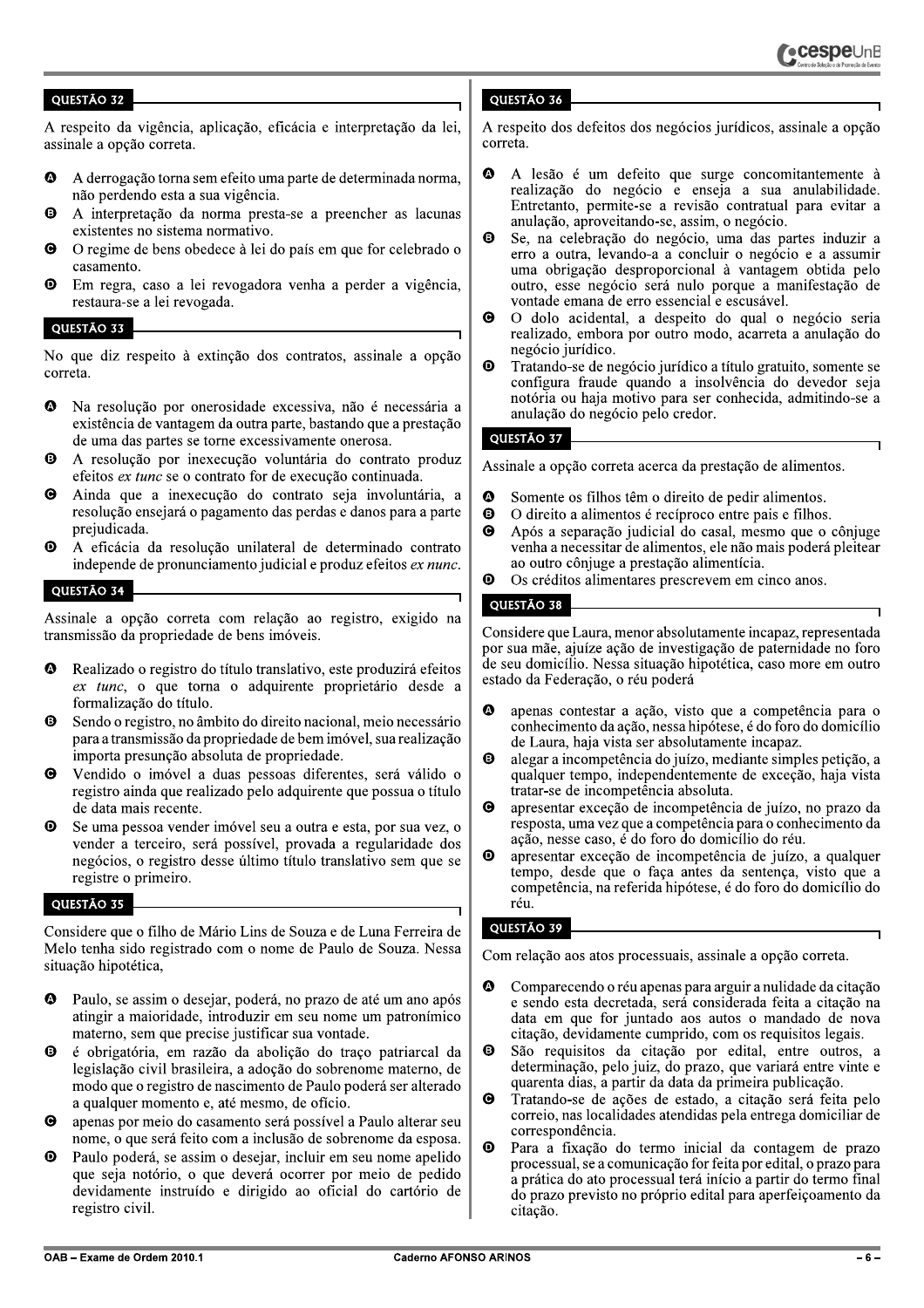Fabrício ajuizou ação de interdição contra José, seu pai, alegando, em síntese, que este sofria de demência senil. José foi, então, citado para comparecer ao interrogatório, ocasião em que respondeu às perguntas feitas pelo juiz e externou seu inconformismo com a ação ajuizada pelo filho. Aberto o prazo de cinco dias, após o interrogatório, para o interditando impugnar o pedido de sua interdição, este se quedou inerte, em que pese não ser portador de doença mental alguma, além de não haver, nos autos, prova da suposta demência.

Na situação hipotética acima, em face dos fatos apresentados, o juiz

- $\boldsymbol{\Omega}$ não poderá aplicar os efeitos da revelia, pois a ação versa sobre direito indisponível.
- deve reconhecer e aplicar os efeitos da revelia, presumindo A verdadeiros os fatos alegados pelo autor.
- ൙ deve ordenar nova citação do requerido, obrigando-o a apresentar resposta.
- $\bf \Theta$ deve designar audiência preliminar para tentar conciliar as partes.

## QUESTÃO 41

Considere que, ajuizada ação de cobrança, entre partes capazes, para recebimento de dívida já prescrita, o juiz, ao analisar a exordial, a indefira, de pronto, devido à consumação da prescrição. Em face dessa situação hipotética, assinale a opção correta a respeito da decisão do magistrado.

- $\bullet$ Sendo a prescrição preliminar de mérito, o momento processual de sua apreciação deveria ocorrer na sentença final.
- A A prescrição não poderia ser declarada de ofício visto que a ação trata de direitos patrimoniais.
- A petição inicial deve ser indeferida quando o juiz verificar, ُ⊕ desde logo, a decadência ou a prescrição.
- O juiz não pode reconhecer de ofício a prescrição. ൈ

#### QUESTÃO 42

Ajuizada ação de indenização por danos morais, o autor foi devidamente intimado para apresentar emenda à inicial, haja vista não estarem presentes os requisitos exigidos nos arts. 282 e 283 do CPC. O autor, contudo, não apresentou a devida emenda, tendo sido indeferida a petição inicial.

Nessa situação, caso entenda que sua petição inicial preenche os requisitos, o autor poderá interpor

- agravo de instrumento, independentemente da citação do réu,  $\bullet$ sendo possível a retratação pelo juiz.
- Θ apelação, processada com a determinação de citação do réu e sem possibilidade de retratação pelo juiz.
- ൙ agravo retido, com a determinação de citação do réu, sendo possível a retratação pelo juiz.
- $\boldsymbol{\Theta}$ apelação, processada independentemente da citação do réu, sendo possível a retratação da decisão pelo juiz.

## **OUESTÃO 43**

No que se refere ao procedimento cautelar, assinale a opção correta.

- Salvo decisão judicial em contrário, a medida cautelar cessa a sua eficácia durante o período de suspensão do processo.
- $\boldsymbol{\Theta}$ Tratando-se de medida cautelar, o indeferimento da medida não obsta a que a parte intente a ação nem influi no julgamento desta, salvo se o juiz, no procedimento cautelar, acolher a alegação de decadência do direito do autor.
- $\Omega$ Cabe ao requerente da cautelar propor ação principal no prazo prescricional de trinta dias, contado da data da efetivação da medida, quando esta tiver sido concedida em procedimento preparatório.
- ര Somente quando admitido recurso, eventual medida cautelar será requerida diretamente ao tribunal.

# QUESTÃO 44

Paulo ajuizou ação contra Aldo. Ao receber a inicial, o juiz verificou que a matéria controvertida era unicamente de direito e que iá havia sido proferida sentenca de total improcedência em casos idênticos, e, por isso, proferiu sentença reproduzindo o teor das anteriormente prolatadas, sem a citação de Aldo.

Nessa situação hipotética, de acordo com o CPC,

- $\bullet$ a sentença é nula, por não ter havido a citação de Aldo.
- $\boldsymbol{\Theta}$ o juiz poderá retratar-se caso Paulo apele da sentença.
- $\Theta$ caberá reclamação ao tribunal competente, sob o argumento de que houve error in procedendo.
- a sentença não faz coisa julgada material.

## QUESTÃO 45

A ação rescisória

- $\Omega$ não pode ser ajuizada por terceiro, ainda que juridicamente interessado.
- $\boldsymbol{\Theta}$ será admitida no âmbito dos juizados especiais cíveis quando houver sentença transitada em julgado.
- $\ddot{\boldsymbol{\Theta}}$ deverá ser ajuizada até dois anos após o trânsito em julgado da última decisão, sob pena de prescrição.
- $\mathbf 0$ é admitida ainda que não se tenham esgotado todos os recursos contra a sentença transitada em julgado.

# QUESTÃO 46

João ajuizou ação em que pretende a anulação de título de crédito emitido em favor de sua ex-esposa. Ao despachar a inicial, o juiz descobriu que a ré já havia ajuizado, em outro juízo da mesma comarca, ação cautelar de arresto fundada no mesmo título.

Considerando a situação hipotética apresentada, assinale a opção correta.

- $\boldsymbol{\Omega}$ Dadas as partes envolvidas na lide, a competência para processála será da vara de família instalada na referida comarca.
- A Será considerado prevento o juízo em que tramita a ação cautelar caso nesta já tenha sido citado o réu em primeiro lugar.
- $\boldsymbol{\Theta}$ A competência do juízo, no caso, será fixada em razão da matéria, de modo que caberá o julgamento a uma vara cível, a ser definida, entre as instaladas na comarca, pelo critério da prevenção.
- $\boldsymbol{\Theta}$ Caso a cautelar já tenha sido despachada em primeiro lugar, o juiz que proferiu o despacho estará vinculado a seu julgamento e será, por isso, competente para o julgamento do processo principal.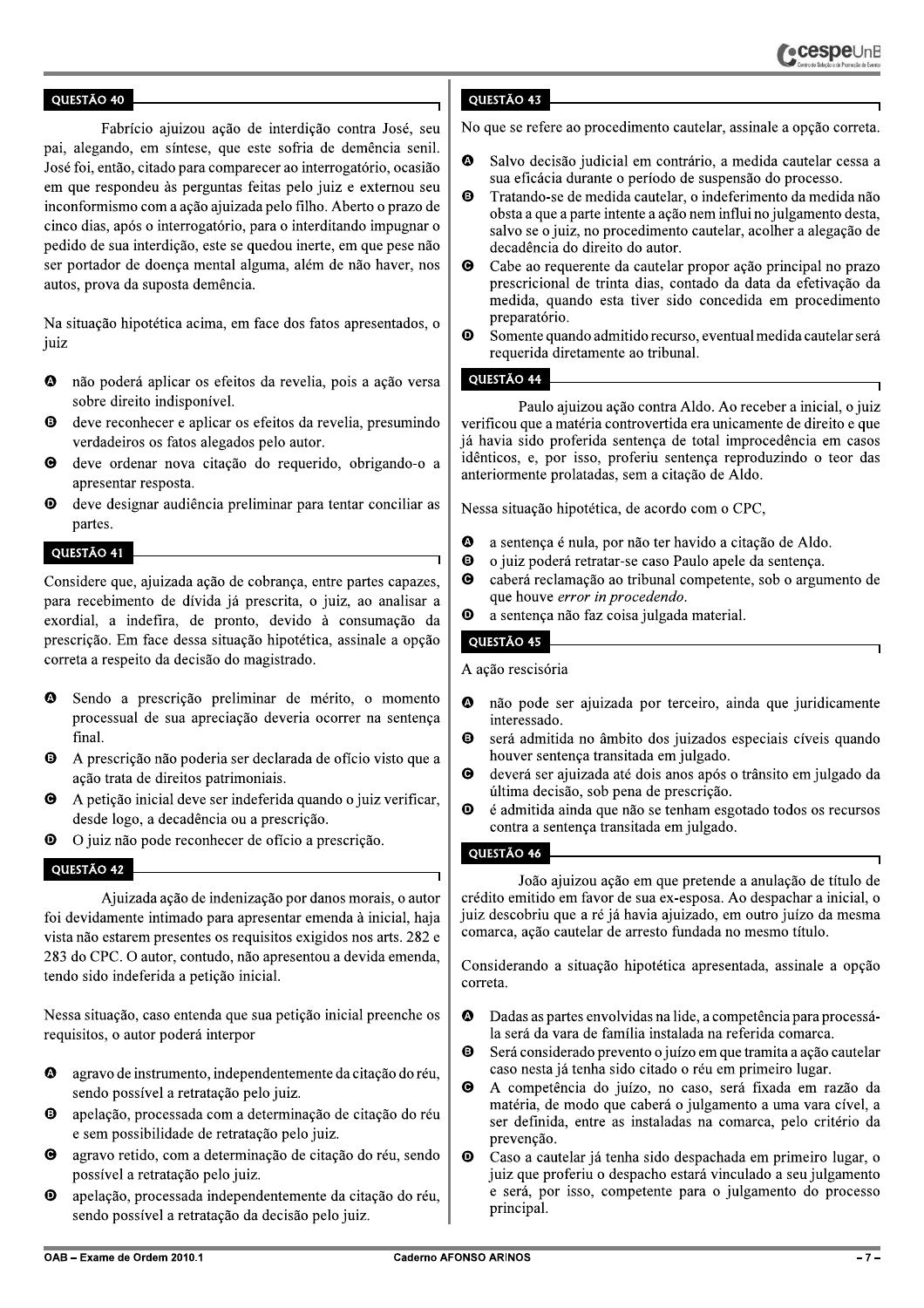Assinale a opção correta no que diz respeito aos embargos à execução.

- $\boldsymbol{\omega}$ No prazo para embargos, reconhecido o crédito do exequente e comprovado o depósito de 30% do valor em execução, incluindo-se custas e honorários de advogado, deve o juiz parcelar o referido valor em seis parcelas mensais, acrescidas apenas de correção monetária.
- $\boldsymbol{\Theta}$ Pode o executado, no prazo de cinco dias, contados da adjudicação, alienação ou arrematação, oferecer embargos fundados em nulidade da execução, ou em causa extintiva da obrigação, desde que superveniente à penhora.
- Sendo vários os executados, o prazo para oposição de  $\boldsymbol{\Theta}$ embargos é comum a todos eles.
- ക O efeito suspensivo concedido em favor de apenas um dos executados a todos aproveita, razão por que a execução deve ficar suspensa.

#### QUESTÃO 48

Manoel estava no interior de um ônibus da concessionária de servico público municipal, empresa não integrante da administração pública, quando o veículo derrapou em uma curva e capotou. Em razão desse acidente, Manoel sofreu dano material e moral.

Nessa situação hipotética, a responsabilidade será

- $\boldsymbol{\Omega}$ objetiva e da concessionária, com prazo de prescrição de cinco anos, conforme previsto em lei especial.
- ⊕ subjetiva e da concessionária, com prazo de prescrição de cinco anos, conforme previsto no Código Civil.
- objetiva e do município, com prazo prescricional de três anos, conforme previsto em lei especial.
- $\boldsymbol{\omega}$ subjetiva e do município, com prazo prescricional de três anos, conforme previsto no Código Civil.

#### QUESTÃO 49

Com relação ao regime disciplinar dos servidores públicos federais, previsto na Lei n.º 8.112/1990, assinale a opção correta.

- $\bf o$ Em caso de processo administrativo disciplinar contra servidor público, a lei autoriza, como medida cautelar, que a autoridade instauradora do processo determine o seu afastamento do cargo, pelo prazo de até sessenta dias, sem prejuízo da remuneração, para evitar que esse servidor possa influir na apuração do fato a ele imputado.
- $\Omega$ Servidor aposentado não pode ser punido em razão de infração administrativa praticada na ativa e cuia penalidade prevista seja a de demissão.
- $\bullet$ A penalidade de demissão não impede, em nenhuma hipótese, que o servidor venha a ocupar outro cargo público.
- $\bf \Theta$ As penalidades de suspensão aplicadas aos servidores públicos não poderão ter seus registros cancelados.

## QUESTÃO 50

Assinale a opção correta no que se refere à revogação dos atos administrativos.

- $\boldsymbol{\Omega}$ A revogação do ato administrativo produz efeitos ex tunc.
- $\odot$ Atos vinculados não podem ser objeto de revogação.
- $\ddot{\mathbf{e}}$ A revogação pode atingir certidões e atestados.
- Atos que gerarem direitos adquiridos poderão ser revogados.  $\mathbf 0$

## QUESTÃO 51

٦

Acerca da desapropriação e dos institutos a ela relacionados, assinale a opção correta.

- $\boldsymbol{\Omega}$ Tratando-se de desapropriação por utilidade pública para a realização de obra, as áreas contíguas necessárias à execução da obra poderão ser abrangidas pela desapropriação, independentemente da inclusão dessas áreas na declaração de utilidade pública.
- A fase declaratória, durante a qual o poder público manifesta sua ⊕ vontade na futura desapropriação, é iniciada com a declaração expropriatória e formalizada por meio de ato exclusivo do chefe do Poder Executivo federal, estadual ou municipal; por isso, não pode o dirigente máximo de autarquia ou de agência reguladora, por exemplo, expedir declaração expropriatória.
- ൙ O decreto expropriatório caduca no prazo de cinco anos caso a desapropriação por utilidade pública não seja efetivada mediante acordo ou judicialmente, sendo o termo final desse prazo, para as desapropriações que correrem na via judicial, o do trânsito em julgado da ação de desapropriação.
- No caso de imissão prévia na posse, na desapropriação por  $\bf \Theta$ necessidade ou utilidade pública e interesse social, havendo divergência entre o preço ofertado em juízo e o valor do bem, os juros moratórios destinam-se a recompor a perda decorrente do atraso no efetivo pagamento da indenização fixada na sentença; desse modo, só serão devidos esses juros se o pagamento não for feito até 1.º de janeiro do exercício seguinte àquele em que o pagamento deveria ter sido feito.

## QUESTÃO 52

Com relação aos bens públicos, assinale a opção correta.

- $\bullet$ Por terem caráter tipicamente patrimonial, os bens de uso comum do povo podem ser alienados.
- ⊕ Os bens dominicais são indisponíveis.
- A lei que institui normas para licitações e contratos da  $\Theta$ administração pública (Lei n.º 8.666/1993) define regras para a alienação dos bens públicos móveis e imóveis.
- $\boldsymbol{\Theta}$ Ocorre a desafetação quando um bem público passa a ter uma destinação pública especial de interesse direto ou indireto da administração.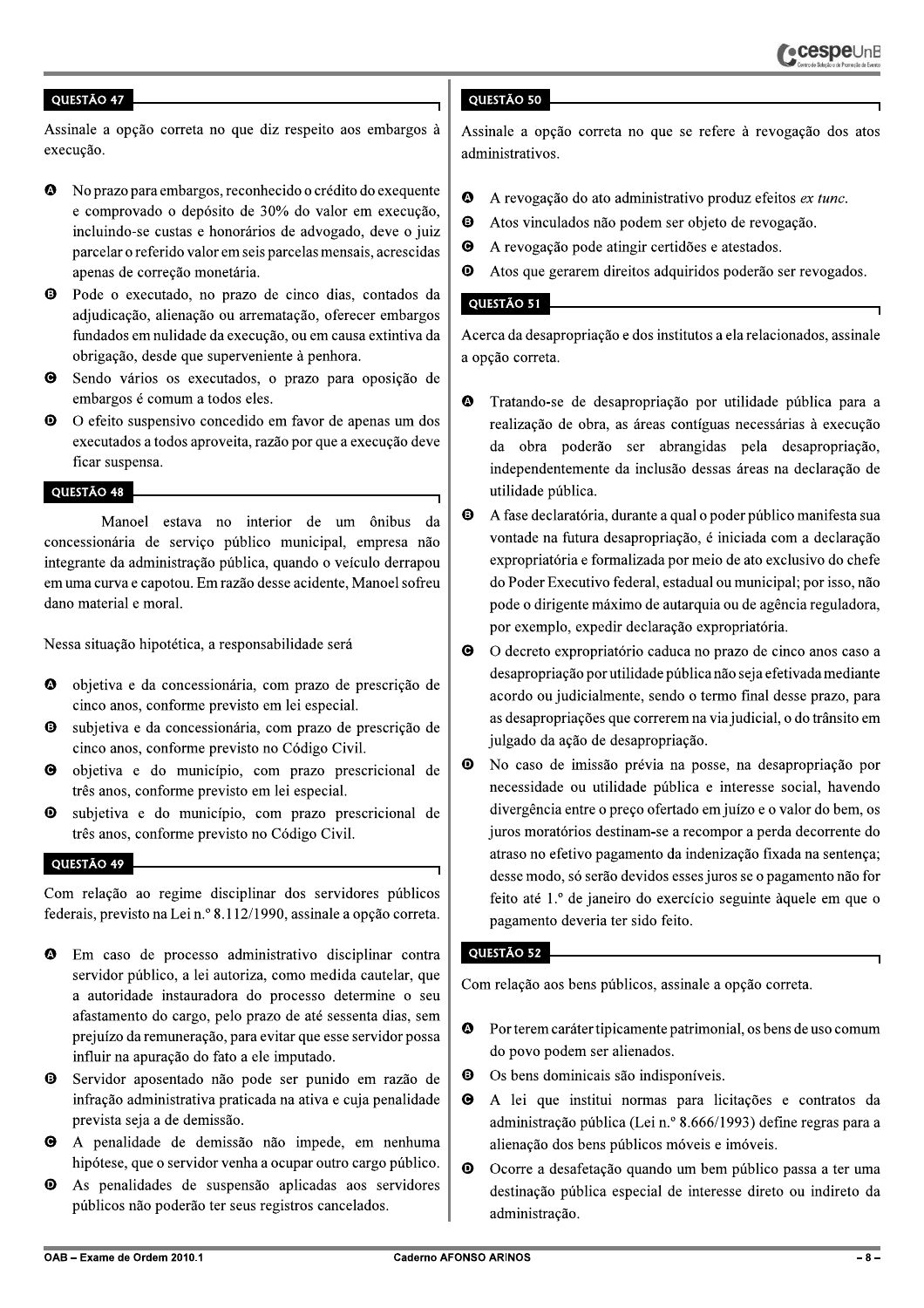Mauro, chefe do setor de compras de um órgão do Instituto Nacional do Seguro Social, recebeu pedido de abertura de procedimento licitatório para a aquisição de grande quantidade dos seguintes itens: impressoras, cartuchos para impressoras, monitores LCD e licença para uso de sistema operacional a ser utilizado nos computadores da autarquia. A solicitação estava de acordo com todas as normas aplicáveis, incluindo-se a justificativa do quantitativo e da necessidade dos referidos itens. Antes de promover a abertura de qualquer procedimento de compra, Mauro procedeu a análise técnico-econômica e concluiu que a compra dos cartuchos para impressoras, se realizada separadamente da dos demais itens, implicaria uma ampliação da concorrência, sem perda da economia de escala. Constatou, também, que era a terceira vez no ano que a administração encaminhava pedido para a compra de cartuchos para impressora. Por fim, verificou que a estimativa do valor total que seria gasto na contratação era de R\$ 700.000.00.

De acordo com os dados apresentados nessa situação hipotética, Mauro deve promover a abertura de

- $\bf{O}$ concorrência, pois o valor a ser gasto é substancioso e os produtos e serviços de informática não podem ser caracterizados como serviços comuns.
- $\boldsymbol{\Theta}$ pregão, sendo preferencial a sua utilização na forma presencial.
- ര convite para a elaboração de ata de registro de preços para a aquisição de cartuchos de impressoras e de concorrência para a compra dos demais itens solicitados.
- $\boldsymbol{\omega}$ dois pregões eletrônicos, um para a elaboração de ata de registro de preços para a aquisição de cartuchos de impressoras e outro para a compra dos demais itens solicitados.

## QUESTÃO 54

Acerca do contrato administrativo, assinale a opção correta.

- $\boldsymbol{\Omega}$ Mediante acordo entre as partes, pode a supressão de um objeto contratado ser superior a 25% do valor atualizado do contrato.
- O contratado fica obrigado a aceitar, nas mesmas condições A contratuais, os acréscimos que se fizerem nas obras, serviços, compras ou reforma de edifício, até o limite de 25% do valor inicial atualizado do contrato.
- $\bullet$ Em atenção ao princípio da supremacia do interesse público, a majoração dos encargos do contratado advinda de alteração unilateral do contrato não implica o restabelecimento do equilíbrio econômico-financeiro inicial.
- $\boldsymbol{\Theta}$ A responsabilidade do contratado pela reparação ou correção dos vícios encontrados no objeto contratado somente ocorrerá se houver previsão expressa nesse sentido no contrato firmado entre a administração pública e o fornecedor.

#### QUESTÃO 55

Em cada uma das opções abaixo, é apresentada uma situação hipotética, seguida de uma assertiva a ser julgada com relação à organização da administração pública. Assinale a opção em que a assertiva está correta.

- $\boldsymbol{\Omega}$ Hélio pretende ingressar com ação ordinária de repetição de indébito, visando à devolução do imposto de renda que fora pago, conforme alega, indevidamente. Nessa situação, a ação deverá ser proposta em face da Receita Federal do Brasil.
- A União qualificou uma instituição privada como organização social. Nessa situação, essa instituição passará a integrar a administração indireta da União.

 $\boldsymbol{\Theta}$ Jorge ingressou com reclamação trabalhista contra sociedade de economia mista federal exploradora de atividade econômica, em regime de ampla concorrência. Nessa situação, conforme o regime constitucional, os bens dessa empresa não podem ser penhorados, já que ela integra a administração indireta da União.

 $\boldsymbol{\Omega}$ Mediante previsão do contrato de consórcio público, foi firmado contrato de programa entre a União e entidade que integra a administração indireta de um estado consorciado. Nessa situação, esse contrato de programa será automaticamente extinto caso o contratado deixe de integrar a administração indireta do estado consorciado.

# QUESTÃO 56

Com relação ao processo administrativo federal, assinale a opção correta.

- Não se admite a legitimidade de associação para a defesa de  $\boldsymbol{\Omega}$ direitos ou interesses difusos.
- $\ddot{\mathbf{C}}$ Não pode uma autoridade hierárquica superior delegar a uma autoridade inferior o poder de decidir, em primeira instância, os processos administrativos de sua competência não exclusiva.
- $\boldsymbol{\Theta}$ Não se admite a intimação fictícia.
- ക Ao processo em apreço não se aplica o princípio que veda a reformatio in pejus.

## QUESTÃO 57

Júlia, que está desempregada, não conseguiu pagar a tarifa de energia elétrica de sua residência, referente ao mês de janeiro de 2010. Por esse motivo, o fornecimento de energia foi suspenso por ordem da diretoria da concessionária de energia elétrica, sociedade de economia mista.

Considerando essa situação hipotética, assinale a opção correta.

- O fornecimento de energia elétrica à residência de Júlia não poderia ter sido suspenso em razão do inadimplemento, visto que, conforme entendimento do STJ, constitui serviço público essencial.
- $\boldsymbol{\Theta}$ A lei de regência autoriza a suspensão do serviço desde que haja prévia notificação do usuário.
- $\ddot{\mathbf{e}}$ Lei estadual poderia, de forma constitucional, criar isenção dessa tarifa, nos casos de impossibilidade material de seu pagamento, como no caso do desemprego do usuário.
- $\boldsymbol{\Theta}$ Não caberia mandado de segurança contra o ato da diretoria da concessionária, porque ela não é autoridade pública.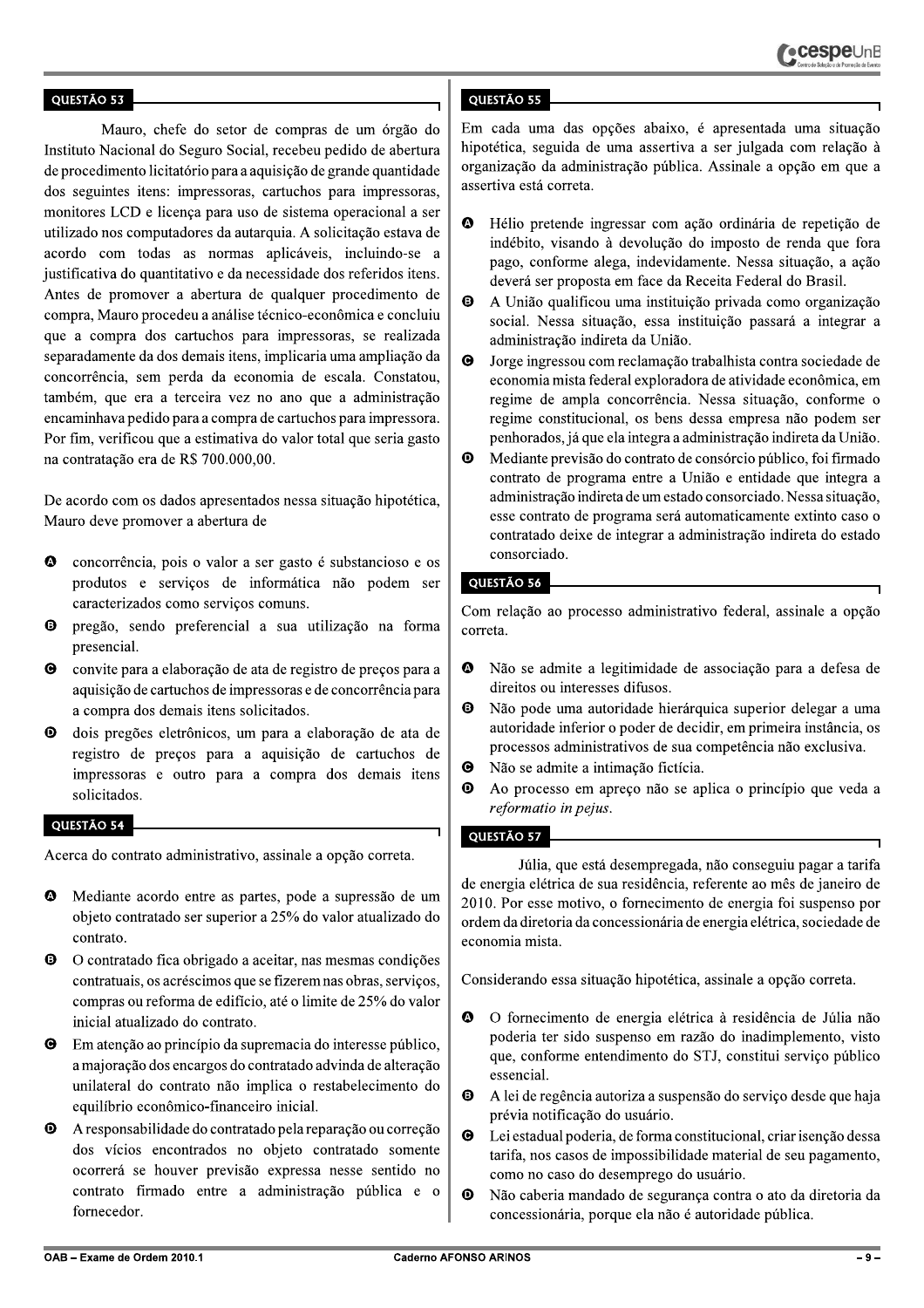Acerca da disciplina constitucional da repartição das receitas tributárias, assinale a opção correta.

- Ao DF cabe metade da arrecadação do imposto que a União ◐ instituir no exercício de sua competência residual ou extraordinária
- A Cabe aos municípios, em qualquer hipótese, a integralidade do imposto sobre a propriedade territorial rural.
- $\boldsymbol{\Theta}$ Aos municípios pertence a integralidade do produto da arrecadação do imposto de renda incidente na fonte sobre os rendimentos pagos, a qualquer título, por eles.
- A União deve repassar aos estados 25% do produto da  $\Omega$ arrecadação do IPI.

#### QUESTÃO 59

Assinale a opção correta acerca das garantias e privilégios do crédito tributário.

- $\Omega$ De acordo com o CTN, as garantias atribuídas ao crédito tributário alteram a sua natureza bem como a da obrigação tributária correspondente.
- $\boldsymbol{\Omega}$ A cobrança judicial do crédito tributário, embora não se subordine a concurso de credores, está sujeita à habilitação em falência, recuperação judicial, inventário ou arrolamento.
- $\Theta$ Denominam-se concursais os créditos tributários decorrentes de fatos geradores acontecidos durante processo falimentar, bem como após a extinção deste.
- No processo falimentar, o crédito tributário não prefere às  $\Omega$ importâncias passíveis de restituição, nos termos da lei falimentar, nem aos créditos com garantia real, no limite do valor do bem gravado.

#### QUESTÃO 60

Caso ocorra a fusão de duas grandes indústrias alimentícias brasileiras que, juntas, detenham mais de 60% do mercado nacional de certo item de alimentação, de acordo com o que dispõe a CF, para prevenir os desequilíbrios da concorrência causados pela citada fusão.

- $\bf{O}$ a União, os estados, o DF e os municípios poderão estabelecer critérios especiais de tributação, além de outras normas com os mesmos objetivos.
- $\boldsymbol{\Theta}$ somente a União poderá estabelecer critérios especiais de tributação, podendo os estados, o DF e os municípios estabelecer outras normas com os mesmos objetivos.
- Θ a União, os estados, o DF e os municípios poderão estabelecer critérios especiais de tributação, todavia apenas a União detém competência para estabelecer outras normas com os mesmos objetivos.
- $\mathbf 0$ somente a União poderá estabelecer critérios especiais de tributação, além de outras normas com os mesmos objetivos.

#### QUESTÃO 61

Contribuição cobrada de servidor público estadual e destinada ao custeio de seu plano de aposentadoria público deve ser recolhida

- $\boldsymbol{\Omega}$ à União, independentemente de qualquer situação e do ente com o qual o servidor mantenha o vínculo empregatício.
- $\odot$ ao estado, se o servidor for mero detentor de cargo efetivo estadual e se o estado não tiver regime previdenciário próprio.
- $\bullet$ à União, se o servidor for mero detentor de cargo em comissão estadual (declarado em lei de livre nomeação e exoneração), independentemente de o estado ter, ou não, regime previdenciário próprio.
- ao estado, se o servidor for mero detentor de cargo temporário ര estadual, no caso de o estado possuir regime previdenciário próprio.

## QUESTÃO 62

Caso determinada empresa se dedique exclusivamente à produção de manufaturados destinados à exportação, a ela se imputa a obrigação de pagar

- $\bullet$ a contribuição social sobre o faturamento, destinada à seguridade social (COFINS).
- $\boldsymbol{\Theta}$ a contribuição social destinada ao Programa de Integração Social (PIS).
- $\ddot{\mathbf{e}}$ o IPI.
- $\ddot{\mathbf{0}}$ o imposto sobre a renda e proventos de qualquer natureza.

#### QUESTÃO 63

Consoante o princípio tributário da reserva legal, é vedado à União, aos estados, ao DF e aos municípios exigir ou aumentar tributo sem lei que o estabeleça. Todavia, admite-se, constitucionalmente, que

- $\boldsymbol{\Omega}$ a União e os estados criem ou aumentem tributo por meio de decreto
- $\boldsymbol{\Theta}$ a União aumente determinados tributos por meio de decreto.
- $\boldsymbol{\Theta}$ a União crie ou aumente tributo por meio de decreto.
- $\boldsymbol{\Theta}$ os estados aumentem tributo por meio de decreto.

## QUESTÃO 64

Suponha que um decreto trate integralmente sobre relações jurídicas pertinentes aos tributos e que uma lei disponha parcialmente sobre tributos. Nessa situação, de acordo com o CTN.

- nem o decreto nem a lei se inserem no conceito de legislação  $\boldsymbol{\Omega}$ tributária.
- $\Omega$ o decreto insere-se no conceito de legislação tributária; a lei. não.
- $\boldsymbol{\Theta}$ tanto o decreto quanto a lei se inserem no conceito de legislação tributária.
- ര a lei se insere no conceito de legislação tributária; o decreto, não.

## QUESTÃO 65

Um fiscal federal, em processo de auditoria, verificou que uma empresa estava em dívida para com o fisco em relação ao imposto de renda. Ao autuar a empresa para pagamento do imposto, o fiscal impôs-lhe, ainda, uma multa por atraso no pagamento e outra, por não ter entregue a declaração anual de rendimentos da pessoa jurídica.

Nessa situação hipotética,

- $\boldsymbol{\Omega}$ todas as obrigações são consideradas principais.
- a obrigação de pagar o imposto de renda é considerada  $\bigcap$ principal; a de pagar as multas, não.
- $\Theta$ a obrigação de pagar o imposto de renda e a de pagar a multa de mora são consideradas principais; a de pagar a multa por atraso na entrega da declaração, não.
- $\bf \Theta$ a obrigação de pagar o imposto de renda e a de pagar a multa por atraso na entrega da declaração são consideradas principais; a de pagar a multa de mora, não.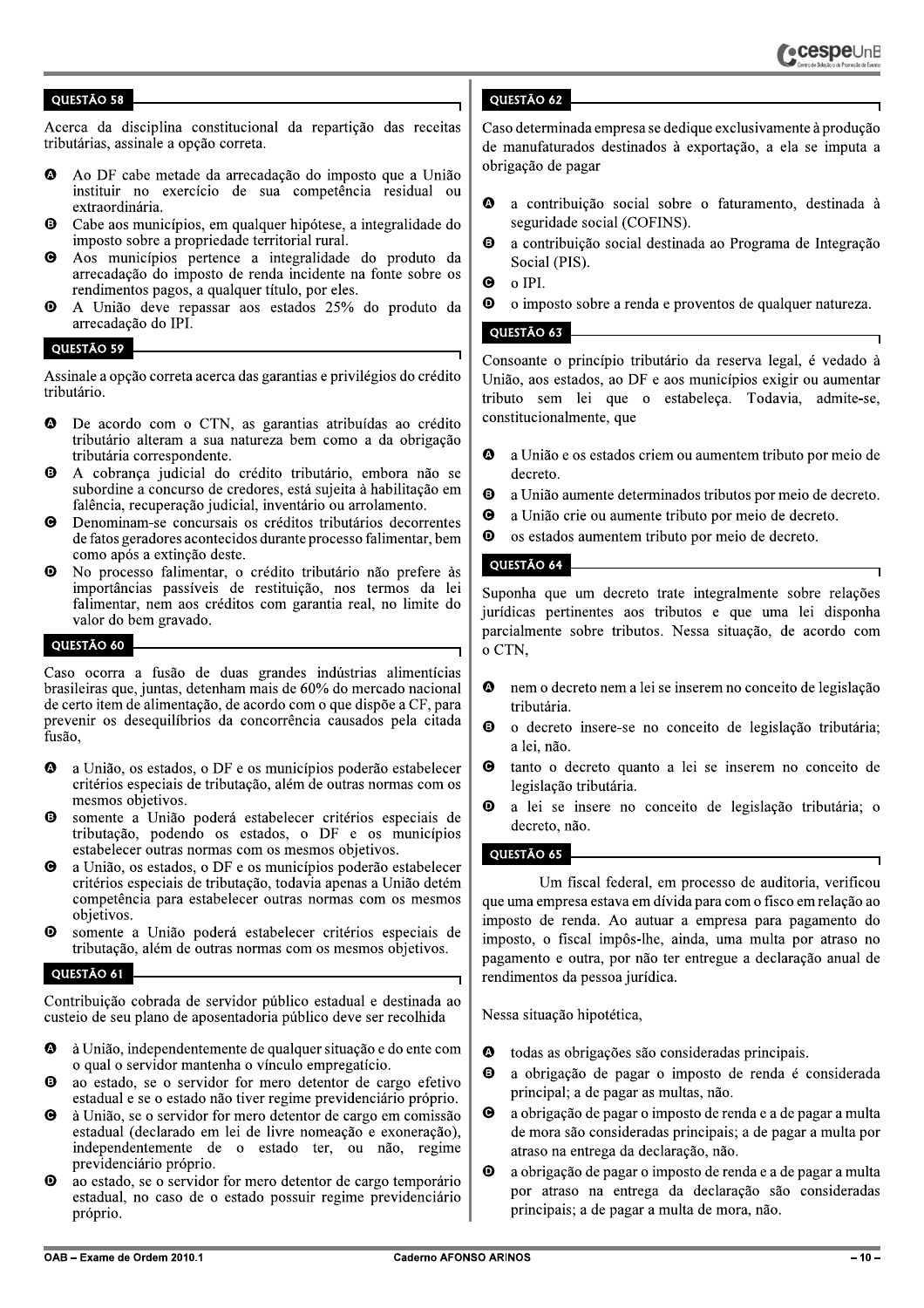Vera e Mara são contribuintes obrigados, solidariamente, por lei, a pagar, mensalmente, certo tributo. Em determinado mês, foi publicada lei que isentou do imposto, pessoalmente, as pessoas que sofriam de certa enfermidade, da qual Vera é portadora.

Nessa situação hipotética,

- Ω a isenção concedida a Vera exonera integralmente Mara de sua obrigação.
- $\boldsymbol{\Theta}$ a isenção concedida a Vera não exonera Mara, restando a este a obrigação pelo saldo remanescente.
- $\boldsymbol{\Theta}$ a isencão dada a Vera não exonera Mara, restando a este a obrigação integral.
- $\boldsymbol{\Theta}$ a referida lei é inconstitucional, dada a impossibilidade de concessão de isenção pessoal em caso de solidariedade de obrigados.

#### QUESTÃO 67

Certo contribuinte foi notificado, em 31 de outubro de determinado ano, para pagamento de um tributo, sem que a lei ou a notificação tenha determinado o vencimento daquela obrigação.

Nessa situação hipotética, o vencimento ocorrerá

- $\boldsymbol{\Omega}$ em 30 de novembro do mesmo ano, independentemente do vencimento dos outros impostos cobrados pelo mesmo ente da Federação.
- $\boldsymbol{\Theta}$ na data do vencimento dos outros impostos cobrados pelo mesmo ente da Federação, por aplicação da analogia.
- em qualquer data, desde que anterior a 31 de dezembro daquele ര mesmo ano.
- ക em qualquer data, desde que não ultrapasse o dia 31 de outubro do ano seguinte.

#### QUESTÃO 68

Com relação às normas de proteção ao trabalho da mulher, inseridas na CLT, assinale a opção correta.

- $\boldsymbol{\Omega}$ O trabalho noturno terá salário superior ao diurno, com percentual de acréscimo de, no mínimo, 25%.
- $\odot$ Em caso de prorrogação do horário normal de trabalho, é obrigatória a concessão de descanso de, no mínimo, quinze minutos antes do início do horário extraordinário do trabalho.
- Na admissão ao emprego, é facultado ao empregador exigir  $\boldsymbol{\Theta}$ atestado ou exame para a comprovação de gravidez.
- Entre duas iornadas de trabalho, deve haver um intervalo de, no ര mínimo, doze horas consecutivas destinadas ao repouso.

#### QUESTÃO 69

Com relação ao contrato de trabalho, assinale a opção correta.

- Constitui motivo para alteração do contrato de trabalho pelo Ω empregador o afastamento do empregado em virtude das exigências do serviço militar.
- $\odot$ O empregado poderá deixar de comparecer ao serviço sem prejuízo do salário nos dias em que estiver comprovadamente realizando prova de exame vestibular para ingresso em estabelecimento de ensino superior.
- A suspensão do empregado por mais de quinze dias consecutivos ര importa na rescisão injusta do contrato de trabalho.
- $\boldsymbol{\Theta}$ Constitui justa causa para rescisão do contrato de trabalho pelo empregador a condenação criminal do empregado proferida pelo juiz de primeiro grau.

## QUESTÃO 70

Considerando o disposto na CLT a respeito do aviso prévio, assinale a opção correta.

- $\Omega$ O valor das horas extraordinárias habituais integra o aviso prévio indenizado.
- $\ddot{\bm{\Theta}}$ Na despedida indireta, é incabível o aviso prévio.
- $\ddot{\mathbf{e}}$ O aviso prévio é exigido somente do empregado, pois o empregador pode rescindir o contrato livremente, arguindo a subordinação existente na relação de emprego.
- ക O período de aviso prévio não integra o tempo de servico para os devidos efeitos legais.

#### QUESTÃO 71

Assinale a opção correta relativamente à resposta do reclamado.

- Q Quando forem notificados para a ação vários reclamados, com diferentes procuradores, o prazo para a contestação será contado em dobro.
- $\ddot{\mathbf{e}}$ De acordo com a CLT, o fato de o juiz ter parentesco por consanguinidade ou afinidade até o terceiro grau civil em relação à pessoa dos litigantes é causa de suspeição, devendo ser questionada, via exceção, no caso de não pronunciamento pelo próprio magistrado.
- $\ddot{\mathbf{e}}$ A perempção, a conexão e a falta de caução ou de outra prestação, que a lei exige como preliminar, podem ser alegadas quando da discussão de mérito.
- ⋒ Cabe ao reclamado manifestar-se precisamente sobre os fatos narrados na petição inicial, presumindo-se verdadeiros os fatos não impugnados, ainda que em contradição com a defesa, considerada em seu conjunto.

## QUESTÃO 72

Os requisitos necessários à caracterização do vínculo de emprego abrangem

- $\boldsymbol{\Omega}$ onerosidade, exclusividade, subordinação jurídica e alteridade.
- $\ddot{\mathbf{e}}$ eventualidade, pessoalidade, onerosidade e subordinação jurídica.
- $\bullet$ subordinação, não eventualidade, onerosidade e pessoalidade.
- $\boldsymbol{\omega}$ dependência econômica, continuidade, subordinação e alteridade.

#### QUESTÃO 73

Fábio, empregado da empresa Transportar Ltda., firmou, com seu empregador, acordo escrito em que ficou estabelecido que o excesso de horas trabalhadas em um dia seria compensado pela correspondente diminuição em outro dia, sem acréscimo salarial.

Considerando essa situação hipotética, assinale a opção correta.

- Independentemente de a compensação de jornada relativa à Ω categoria profissional de Fábio ser expressamente proibida em norma coletiva, o acordo de compensação realizado entre as partes será válido, conforme entendimento jurisprudencial consolidado do Tribunal Superior do Trabalho.
- $\boldsymbol{\Theta}$ Fábio pode trabalhar onze horas diárias durante uma semana a título de compensação na semana seguinte.
- $\boldsymbol{\Theta}$ Caso Fábio preste horas extras habituais, o acordo de compensação de jornada restará descaracterizado.
- $\boldsymbol{\Theta}$ Não havendo a compensação dentro do período de um ano, Fábio terá direito ao pagamento das horas trabalhadas em excesso acrescidas do adicional de 50%.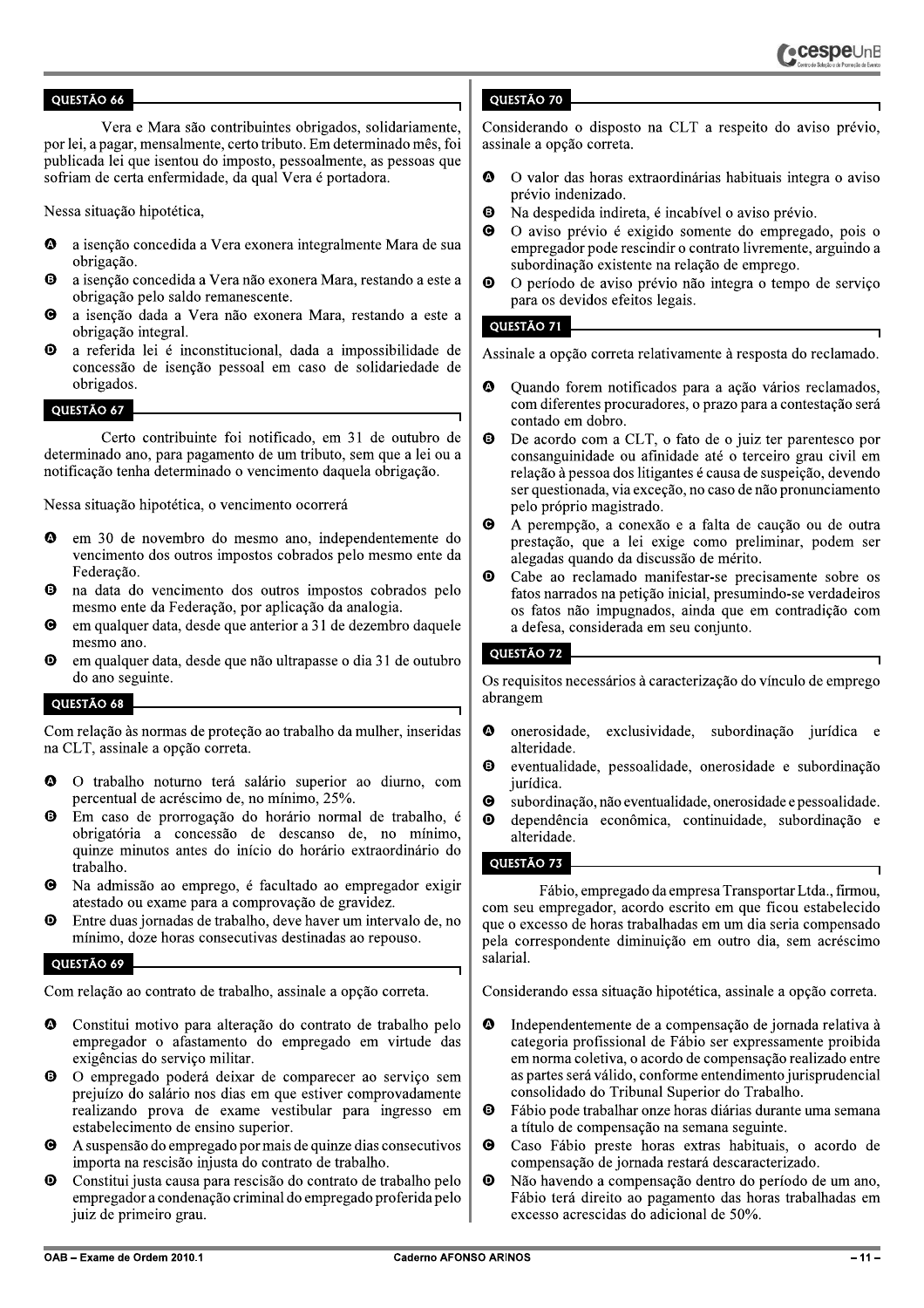Paula firmou contrato de trabalho, por prazo indeterminado, com uma empresa, onde trabalhou pelo período de três anos. Em 10/10/2008, foi sumariamente demitida, sem justa causa e sem receber qualquer valor rescisório ou indenizatório, embora estivesse com dois meses de gestação.

Em face dessa situação hipotética, assinale a opção correta.

- $\bullet$ Caso Paula não tenha informado ao empregador, na data da demissão, o seu estado gestacional, ela não fará jus a qualquer indenização decorrente da estabilidade garantida à gestante.
- Θ Se ajuizar reclamatória trabalhista até o último dia do prazo prescricional, Paula terá garantido o direito de reintegração ao emprego.
- ര Caso ajuíze reclamatória trabalhista no último dia do prazo prescricional, Paula terá direito tão somente aos salários e demais direitos correspondentes ao período de estabilidade garantido à gestante.
- $\boldsymbol{\Omega}$ Se for ajuizada reclamatória após o período da estabilidade garantido à gestante, Paula não terá direito a qualquer efeito jurídico referente à estabilidade.

#### QUESTÃO 75

Assinale a opção correta no que diz respeito às decisões na justiça do trabalho.

- Ø A sentença deverá conter o nome das partes, o resumo do pedido e da defesa, a apreciação das provas, os fundamentos da decisão e a respectiva conclusão.
- Θ Não há necessidade de menção das custas que devam ser pagas pela parte vencida na sentença, pois o seu valor será apurado na fase de liquidação.
- Erros evidentes de datilografia ou de cálculo existentes na ൙ sentença somente poderão ser corrigidos a requerimento da parte e antes de iniciada a execução.
- $\boldsymbol{\Theta}$ A União não será intimada das decisões homologatórias de acordos que contenham parcela indenizatória, cabendo sempre a execução de ofício.

#### QUESTÃO 76

Com relação aos atos, termos e prazos processuais na justiça trabalhista, assinale a opção correta.

- $\boldsymbol{\Omega}$ Os atos processuais devem ser públicos, salvo quando o interesse social determinar o contrário, e terão de realizar-se nos dias úteis, no horário de expediente forense habitual.
- Θ No processo trabalhista, os prazos são contados com a inclusão do dia em que se iniciam e do dia em que vencem.
- $\boldsymbol{\Theta}$ Os documentos juntados aos autos podem ser desentranhados sempre que a parte assim o requerer.
- $\Omega$ Presume-se recebida, 48 horas após a sua postagem, a notificação para a prática de ato processual, sendo possível a produção de prova em contrário.

#### QUESTÃO 77

Acerca dos recursos no processo do trabalho, assinale a opção correta.

- Nas execuções, cabe agravo de instrumento, no prazo de oito dias, contra as decisões do juiz ou presidente.
- Θ Nas causas sujeitas ao procedimento sumaríssimo, somente será admitido recurso de revista por violação direta da CF.
- $\boldsymbol{\Theta}$ Contra as decisões definitivas ou terminativas das varas e juízos cabe recurso ordinário para a instância superior, no prazo de oito dias.
- ക Nas reclamações sujeitas ao procedimento sumaríssimo, o recurso ordinário terá de ser imediatamente distribuído, devendo o relator liberá-lo no prazo máximo de trinta dias.

## QUESTÃO 78

Determinada empresa, ao apresentar contestação em processo trabalhista, formulou pedido de concessão da justiça gratuita, alegando dificuldades financeiras, sem a devida comprovação de incapacidade, e anexou, apenas, declaração de miserabilidade firmada por seu representante legal.

A respeito dessa situação hipotética e do benefício da justiça gratuita, assinale a opção correta.

- $\boldsymbol{\Omega}$ Os benefícios da justiça gratuita só podem ser concedidos aos reclamantes.
- $\odot$ A simples alegação de dificuldades financeiras é suficiente para a concessão do referido benefício.
- $\boldsymbol{\Theta}$ Para que possa usufruir do benefício da justica gratuita, a empresa em questão deve comprovar a sua condição de miserabilidade.
- $\boldsymbol{\Theta}$ Pessoas jurídicas não fazem jus aos benefícios da justiça gratuita no processo do trabalho, podendo apenas requerer o pagamento das custas ao final do processo.

#### QUESTÃO 79

Em reclamação trabalhista, o advogado do reclamante interpôs recurso ordinário contra a sentença proferida pelo juiz de primeiro grau, que julgou improcedente o pedido de condenação em horas extras formulado pelo reclamante e indeferiu a oitiva das testemunhas arroladas, por entender que o depoimento do reclamante era suficiente para o julgamento da demanda. Argumentando a tese do cerceamento de defesa, o advogado formulou pedido de anulação dos atos processuais, sem requerer expressamente a análise, pelo tribunal, das horas extras negadas. Ao se julgar o recurso ordinário no TRT, foi reconhecido o cerceamento de defesa e condenada a empresa a pagar ao reclamante as horas extras pleiteadas.

Em face dessa situação hipotética, assinale a opção correta a respeito da decisão do TRT.

- $\boldsymbol{\Omega}$ O recurso ordinário devolve toda a matéria para a análise do TRT, logo, reconhecido o cerceamento de defesa, deve o tribunal analisar a questão das horas extras.
- $\Omega$ Não cabe ao TRT fazer nova análise de prova em sede de recurso ordinário, portanto o tribunal não poderia ter estabelecido condenação em horas extras.
- $\bullet$ Não tendo o advogado requerido análise das horas extras, o julgamento deve limitar-se ao que foi expressamente pedido, logo, não poderia o TRT estabelecer condenação em horas extras.
- $\boldsymbol{\Theta}$ O TRT agiu equivocadamente, visto que, reconhecido o cerceamento de defesa, deveria ter designado data para a oitiva de testemunhas, e, só então, analisar o pedido de condenação em horas extras.

#### QUESTÃO 80

Considere que, em processo trabalhista, as empresas Delta e Echo sejam condenadas, de forma solidária, pelo juiz do trabalho, que ambas interponham recurso ordinário, que apenas Delta efetue o depósito recursal, e nenhuma delas pleiteie a exclusão da lide. Nessa situação hipotética, o recurso apresentado pela empresa Echo

- $\bullet$ será deserto, em razão de não ter sido efetuado o depósito recursal.
- $\odot$ será intempestivo, em razão de não ter sido efetuado o depósito recursal.
- $\Theta$ deverá ser conhecido, mas improvido, em razão de não ter sido efetuado o depósito recursal.
- $\boldsymbol{\omega}$ estará apto a ser conhecido, visto que, sendo a condenação solidária, o depósito efetuado pela empresa Delta aproveita à empresa Echo.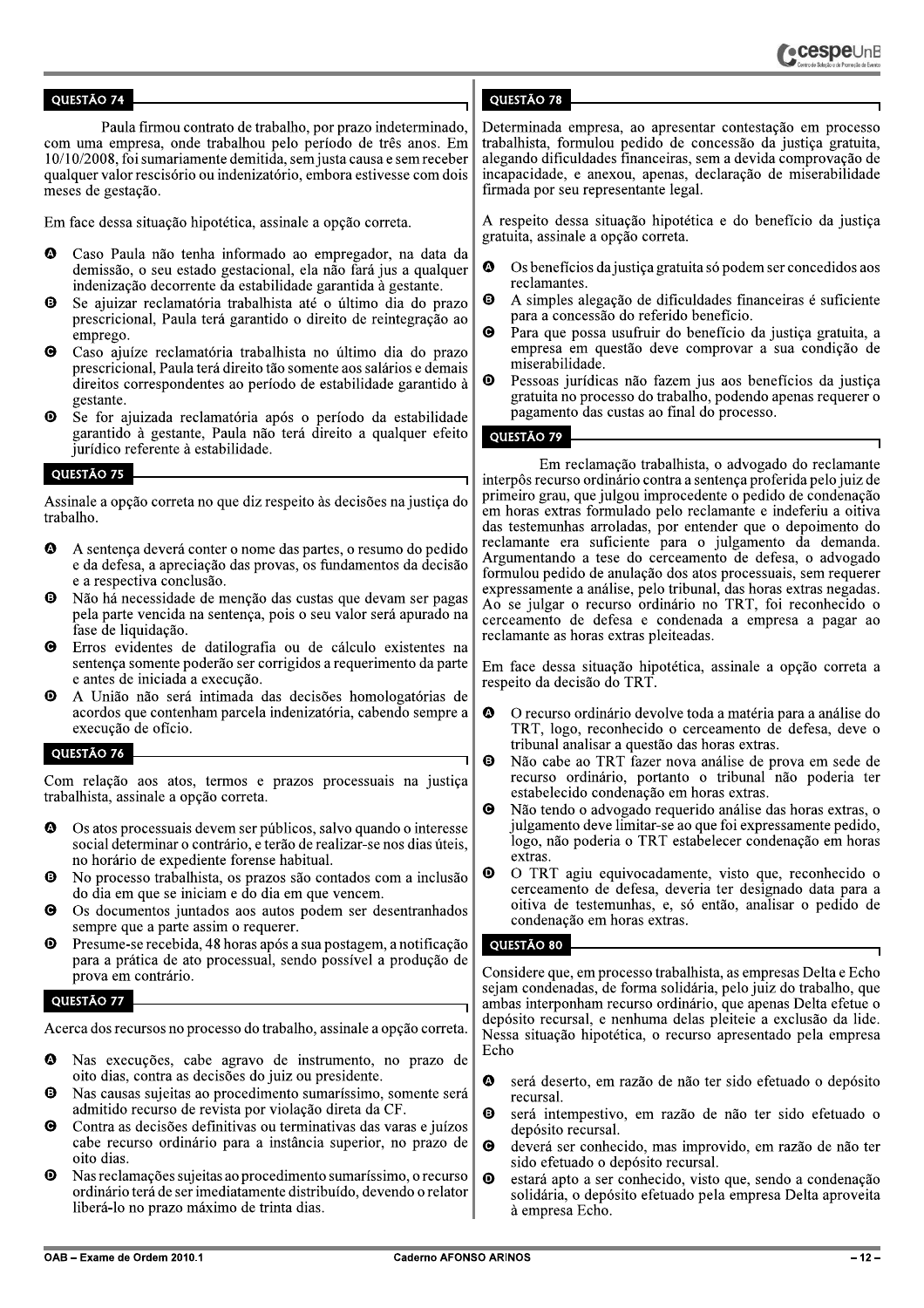Em determinada reclamação trabalhista, o preposto da empresa reclamada não soube responder às perguntas formuladas pelo juiz e pelo advogado do reclamante na audiência de instrução e argumentou que não possuía conhecimento específico a respeito dos fatos que estavam sendo tratados no processo. O advogado da empresa juntou à contestação diversos documentos na audiência inaugural.

Nessa situação hipotética,

- a prova pré-constituída nos autos pode ser considerada para o  $\boldsymbol{\Omega}$ confronto com a confissão ficta.
- a empresa deve ser declarada confessa, independentemente de ter  $\Omega$ juntado defesa e documentos.
- $\bullet$ o juiz, antes de aplicar a penalidade de confissão, deve determinar à empresa que apresente novas provas ao processo.
- o juiz deve designar nova audiência, determinando que a empresa ⋒ nomeie preposto que conheça os fatos abordados no processo.

#### QUESTÃO 82

Na hipótese de um empregado desejar mover ação de reparação de perdas e danos causados pelo cálculo incorreto do benefício previdenciário por omissão ou equívoco do empregador, o processamento e o julgamento da demanda competirão

- à justiça do trabalho.  $\Omega$
- $\boldsymbol{\Theta}$ à justiça federal.
- $\bullet$ à justica comum estadual.
- ao Ministério da Previdência Social. ൈ

#### QUESTÃO 83

Assinale opção correta de acordo com as normas constitucionais sobre zoneamento ambiental.

- $\bullet$ Os estados podem, por lei complementar, instituir regiões metropolitanas, aglomerações urbanas e microrregiões, com a finalidade de integrar a organização, o planejamento e a execução de funções públicas de interesse comum. Para isso, precisam da concordância dos municípios envolvidos, os quais devem aprovar leis municipais com o mesmo teor e conteúdo da lei estadual.
- Compete à União elaborar planos nacionais e regionais de  $\Omega$ ordenação do território e de desenvolvimento econômico e social.
- $\Theta$ As zonas de uso predominantemente industrial destinam-se, preferencialmente, à localização de estabelecimentos industriais cujos resíduos sólidos, líquidos e gasosos, ruídos, vibrações e radiações possam causar danos à saúde, ao bem-estar e à segurança das populações, mesmo depois da aplicação de métodos adequados de combate e tratamento de efluentes.
- $\boldsymbol{\Theta}$ É da competência dos estados a promoção, no que couber, do adequado ordenamento territorial mediante planejamento e controle do uso, do parcelamento e da ocupação do solo urbano.

#### **QUESTÃO 84**

Relativamente à tutela penal do meio ambiente, assinale a opção correta.

- $\Omega$ Não constitui crime o abate de animal quando realizado, entre outras hipóteses, em estado de necessidade, para saciar a fome do agente ou de sua família.
- $\boldsymbol{\Theta}$ Constitui crime matar, perseguir, caçar, apanhar ou utilizar espécimes da fauna silvestre sem a devida permissão, licença ou autorização da autoridade competente. Tal proibição não alcança, entretanto, os espécimes em rota migratória que não sejam nativos.
- $\boldsymbol{\Theta}$ Comprovada a responsabilidade de pessoa jurídica na prática de crime ambiental, ficará automaticamente excluída a responsabilidade das pessoas físicas, autoras, coautoras ou partícipes do mesmo fato.
- Os animais ilegalmente caçados que forem apreendidos  $\boldsymbol{\Theta}$ deverão ser libertados em seu habitat, não podendo ser entregues a jardins zoológicos ou a entidades similares.

## QUESTÃO 85

No que se refere às penas restritivas de direitos e à de multa, assinale a opção correta.

- Se o condenado for reincidente, o juiz não poderá aplicar a  $\boldsymbol{\Omega}$ substituição da pena privativa de liberdade, apesar de, em face de condenação anterior, a medida ser socialmente recomendável e a reincidência não se ter operado em virtude da prática do mesmo crime.
- $\bullet$ A prestação de serviços à comunidade ou a entidades públicas consiste na atribuição de tarefas gratuitas ao condenado, sendo aplicável às condenações superiores a seis meses de privação da liberdade, atendidos os demais requisitos legais.
- $\bullet$ A limitação de fim de semana consiste na obrigação de permanência, aos sábados, domingos e feriados, por oito horas diárias, em casa de albergado ou em outro estabelecimento adequado.
- ക A pena de multa consiste no pagamento, ao fundo penitenciário, da quantia determinada na sentença e calculada em dias-multa, sendo, no mínimo, de dez e, no máximo, de trezentos e sessenta e cinco dias-multa, a ser fixada pelo juiz, não podendo ser inferior a um trigésimo do maior salário mínimo mensal vigente ao tempo do fato, nem superior a cinco vezes esse salário.

#### QUESTÃO 86

Com relação à pena de multa, assinale a opção correta.

- Transitada em julgado a sentença condenatória, a multa será considerada dívida de valor, aplicando-se-lhe as normas da legislação relativa à dívida ativa da fazenda pública, exceto no que concerne às causas interruptivas e suspensivas da prescrição, incidindo, nesse caso, as normas do CP.
- $\Omega$ Sobrevindo ao condenado doenca mental, é suspensa a execução da pena de multa.
- $\Theta$ Transitada em julgado a sentença condenatória, a multa deverá ser paga no prazo de dez dias e será convertida em pena privativa de liberdade caso o condenado não realize o pagamento.
- $\Omega$ É vedado o pagamento da pena de multa em parcelas mensais, dada a natureza jurídica de tal espécie de sanção.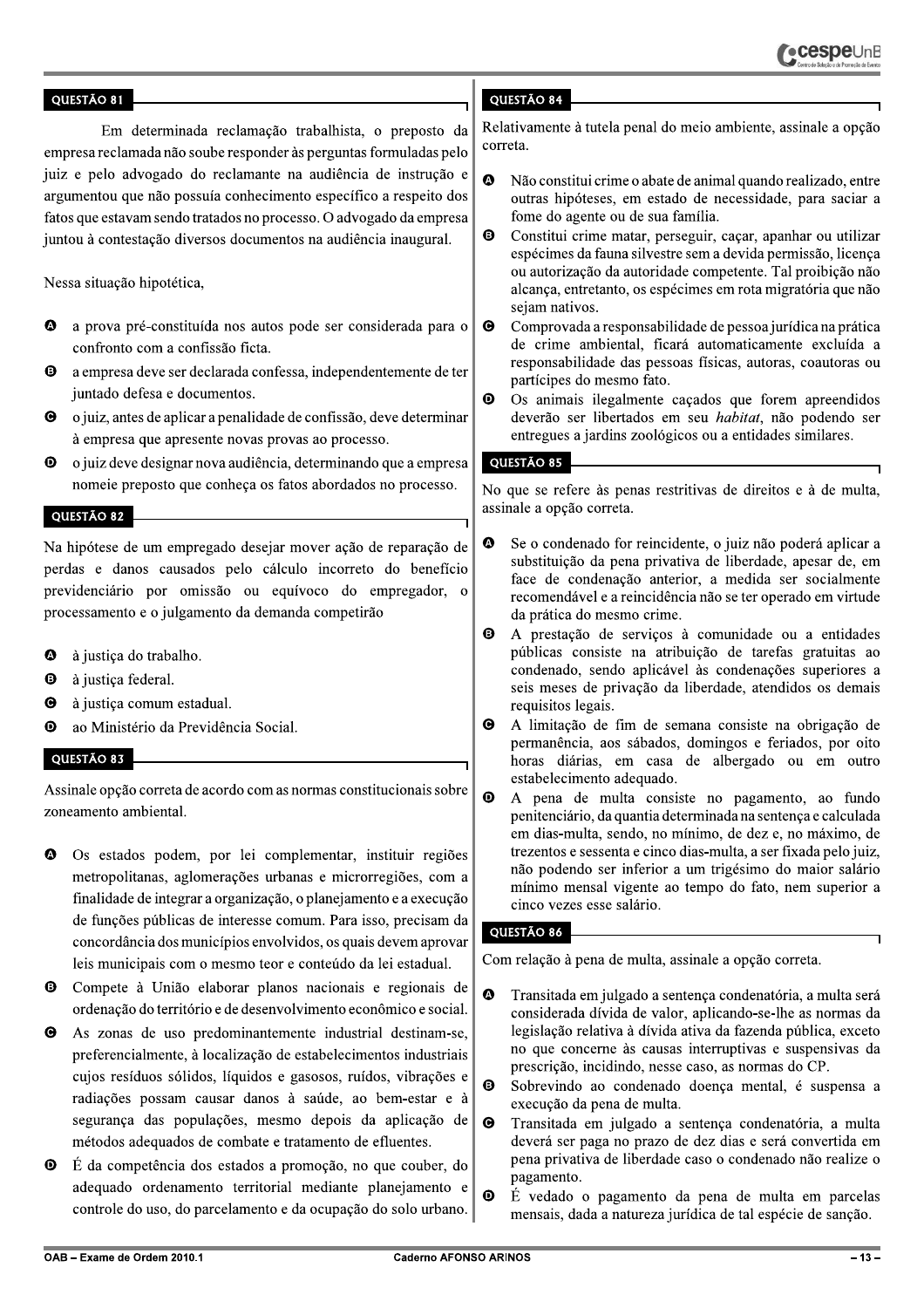Em relação à imputabilidade penal, assinale a opção correta.

- $\boldsymbol{\Omega}$ Quanto à aferição da inimputabilidade, o CP adota, como regra, o critério psicológico, segundo o qual importa saber se o agente, no momento da ação ou da omissão delituosa, tem ou não condições de avaliar o caráter criminoso do fato e de orientar-se de acordo com esse entendimento.
- $\odot$ A pena poderá ser reduzida se o agente, em virtude de perturbação de saúde mental ou por desenvolvimento mental incompleto ou retardado, não for inteiramente capaz de entender o caráter ilícito do fato ou de determinar-se de acordo com esse entendimento.
- $\Theta$ A pena imposta ao semi-imputável não pode ser substituída por medida de segurança.
- $\Omega$ A embriaguez não acidental, seja voluntária ou culposa, completa ou incompleta, exclui a imputabilidade do agente que, ao tempo da ação ou omissão delituosa, for inteiramente incapaz de entender o caráter ilícito do fato ou de determinar-se de acordo com esse entendimento.

#### QUESTÃO 88

Com relação aos crimes contra o patrimônio, assinale a opção correta.

- $\bf{O}$ A conduta da vítima não é fator de distinção entre os delitos de roubo e extorsão.
- A O crime de extorsão mediante sequestro consuma-se no momento em que o resgate é exigido, independentemente do momento da privação da liberdade da vítima.
- $\bullet$ Ocorre crime de extorsão indireta quando alguém, abusando da situação de outro, exige, como garantia de dívida, documento que pode dar causa a procedimento criminal contra a vítima ou terceiro.
- $\bf \Theta$ No crime de apropriação indébita, o fato de o agente praticá-lo em razão de ofício, emprego ou profissão não interfere na imposição da pena, por se tratar de elementar do tipo.

## QUESTÃO 89

Considere que Charles, funcionário público no exercício de suas funções, tenha desviado dolosamente valores particulares de que tinha a posse em razão do cargo. Nessa situação hipotética,

- $\Omega$ Charles praticou crime de furto, e não de peculato, haja vista que os valores de que tinha a posse em razão do cargo eram particulares, e não, públicos.
- $\boldsymbol{\Theta}$ se Charles reparar o dano antes do recebimento da denúncia, sua punibilidade será extinta; se o fizer posteriormente, sua pena será diminuída.
- $\bullet$ a pena de Charles não seria alterada na eventualidade de ser ele ocupante de cargo em comissão de órgão da administração direta, visto que a tipificação do crime já considera o fato de ser o agente funcionário público como elementar do tipo.
- ക Charles praticou peculato-desvio, podendo eventual reparação do dano ser considerada arrependimento posterior ou circunstância atenuante genérica, a depender do momento em que for efetivada.

## **QUESTÃO 90**

Assinale a opção correta acerca da pena cumprida no estrangeiro e da eficácia da sentença estrangeira.

- $\Omega$ É possível a homologação, pelo STJ, de sentença penal condenatória proferida pela justica de outro país, para obrigar o condenado residente no Brasil à reparação do dano causado pelo crime que cometeu.
- Θ A competência para a homologação de sentença estrangeira é do STF, restringindo-se a referida homologação a casos que envolvam cumprimento de pena privativa de liberdade no Brasil.
- $\bullet$ Apenas nas hipóteses de infração penal de menor potencial ofensivo, admite-se que a pena cumprida no estrangeiro atenue a pena imposta, no Brasil, pelo mesmo crime.
- ⋒ A pena cumprida no estrangeiro não atenua nem compensa a pena imposta, no Brasil, pelo mesmo crime, dado o caráter independente das justiças nacional e estrangeira.

## QUESTÃO 91

Admite-se a suspensão condicional da pena (sursis)

- $\bullet$ em casos de condenação a pena restritiva de direito ou privativa de liberdade, desde que não superior a quatro anos.
- Θ a reincidente em crime doloso, desde que a condenação anterior tenha sido exclusivamente à pena de multa.
- $\boldsymbol{\Theta}$ para o condenado que, na data do fato, tenha idade acima de setenta anos, desde que a pena não seja superior a dois anos.
- ⋒ para o condenado em estado de saúde grave ou portador de doença incurável, desde que ele tenha reparado o dano.

# QUESTÃO 92

Acerca da competência no âmbito do direito processual penal, assinale a opção correta.

- Ω Caso um policial militar cometa, em uma mesma comarca, dois delitos conexos, um cujo processo e julgamento seja de competência da justiça estadual militar e o outro, da justiça comum estadual, haverá cisão processual.
- Os desembargadores dos tribunais de justiça dos estados e  $\ddot{\mathbf{e}}$ dos tribunais regionais federais possuem prerrogativa de foro especial, devendo ser processados e julgados criminalmente no STF.
- $\boldsymbol{\Theta}$ A competência para processo e julgamento por crime de contrabando ou descaminho define-se pela prevenção do juízo federal do local por onde as mercadorias seiam indevidamente introduzidas no Brasil.
- ക Caso um indivíduo tenha cometido, em uma mesma comarca, dois delitos conexos, um cujo processo e julgamento seja da competência da justica federal e o outro, da justica comum estadual, a competência para o julgamento unificado dos dois crimes será determinada pelo delito considerado mais grave.

## QUESTÃO 93

Maurício foi denunciado pela prática do delito de estelionato perante a 1.ª Vara Criminal de Justiça de Belo Horizonte - MG. Por entender que não havia justa causa para a ação penal, o advogado contratado pelo réu impetrou *habeas corpus* perante o TJ/MG, que, por maioria de votos, denegou a ordem.

Nessa situação hipotética, em face da inexistência de ambiguidade, omissão, contradição, ou obscuridade no acórdão, caberá recurso

- $\bullet$ ordinário constitucional ao STJ.
- $\boldsymbol{\Theta}$ ordinário constitucional ao STF.
- $\Theta$ especial ao STJ e(ou) recurso extraordinário ao STF, conforme o teor da fundamentação do acórdão.
- $\boldsymbol{\Theta}$ de embargos infringentes e de nulidade ao grupo criminal competente do TJ/MG.